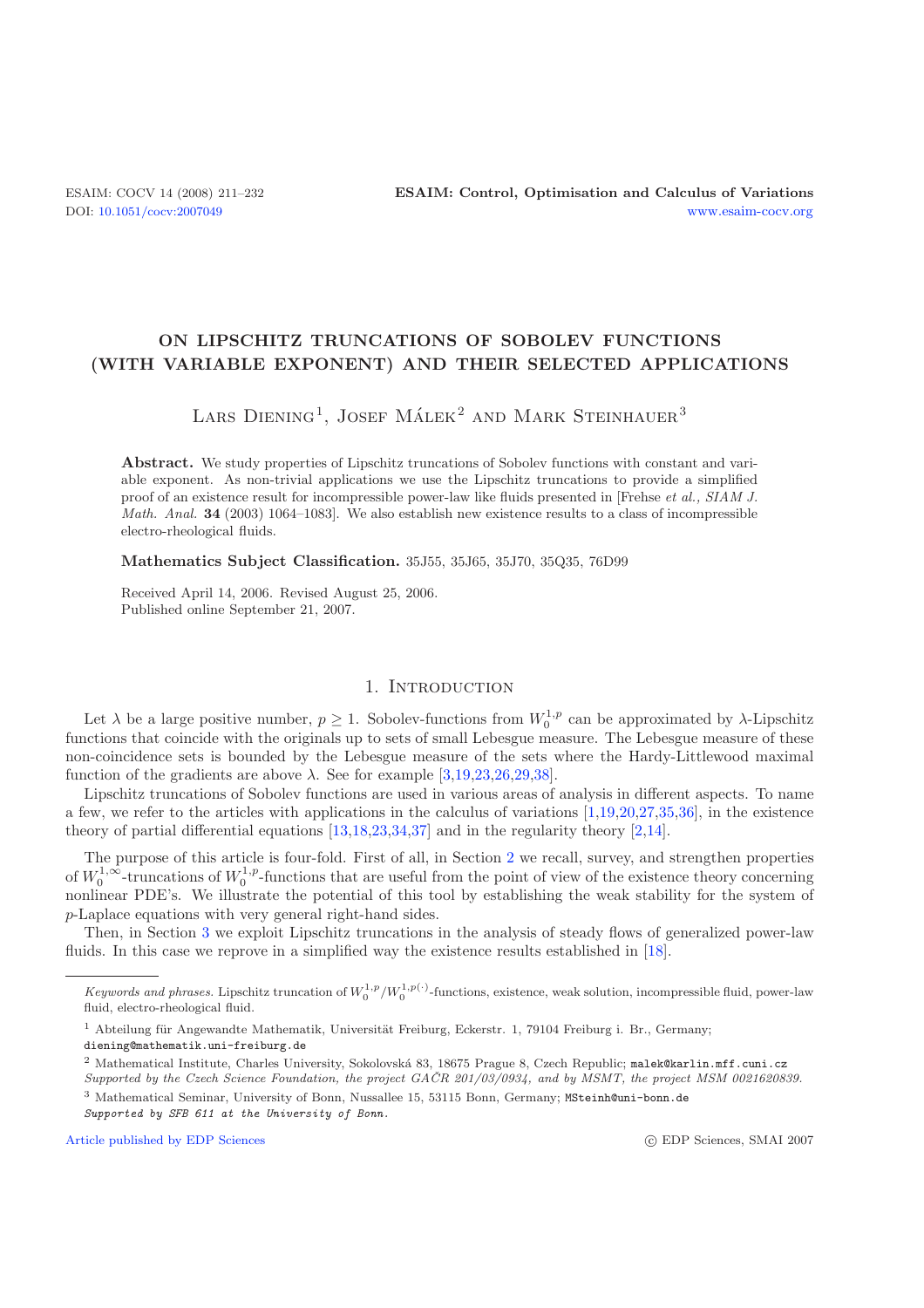Next, in order to apply this method to a class of electro-rheological fluids which are characterized by powerlaw index varying with the spatial variables we extend the Lipschitz truncation method to Sobolev functions of variable exponents  $W^{1,p(\cdot)}$ . The properties of Lipschitz truncations are presented in Section [4.](#page-14-0)

Finally, we establish new existence results to an electro-rheological fluid model in Section [5.](#page-18-0)

We wish to mention that our main interest in investigating properties of Lipschitz truncations of Sobolev functions comes from studies of equations describing flows of certain incompressible fluids. In order to explain how the properties of Lipschitz truncations can be used in the analysis of nonlinear partial differential equations to those readers who are not familiar with (or not interested in) analysis of generalized incompressible Navier-Stokes equations we decided to consider first the following problem: for a given vector field  $\mathbf{F} = (F_1, \ldots, F_d)$ , to find  $\mathbf{v} = (v_1, \ldots, v_d)$  $\mathbf{v} = (v_1, \ldots, v_d)$  $\mathbf{v} = (v_1, \ldots, v_d)$  solving<sup>1</sup>

<span id="page-1-5"></span><span id="page-1-4"></span><span id="page-1-2"></span><span id="page-1-1"></span>
$$
-div(|\mathbf{D} \mathbf{v}|^{p-2} \mathbf{D} \mathbf{v}) = \mathbf{F} \quad \text{in } \Omega \subset \mathbb{R}^d,
$$
  

$$
\mathbf{v} = \mathbf{0} \quad \text{on } \partial \Omega.
$$
 (1.1)

Here  $\Omega$  is a bounded domain with Lipschitz boundary,  $p > 1$  and Dv denotes either the gradient of v or its symmetric part.

If  $p \neq 2$ , [\(1.1\)](#page-1-1) represents a non-linear problem. A key issue in the proof of the existence of a weak solution to [\(1.1\)](#page-1-1) is the stability of weak solutions with respect to weak convergence. This property, called *weak stability of* [\(1.1\)](#page-1-1), can be made more precise in the following way: assume that we have  $\mathbf{v}^n$  enjoying the properties

$$
\int_{\Omega} |\mathbf{D} \mathbf{v}^n|^{p-2} \mathbf{D} \mathbf{v}^n \cdot \mathbf{D} \varphi \, dx = \langle \mathbf{F}^n, \varphi \rangle \quad \text{for all suitable } \varphi,
$$
\n(1.2)

and

$$
\int_{\Omega} |\mathbf{D} \mathbf{v}^{n}|^{p} dx \le K < \infty \quad \text{for all } n \in \mathbb{N},
$$
\n
$$
\langle \mathbf{F}^{n}, \varphi \rangle \to \langle \mathbf{F}, \varphi \rangle \quad \text{for all suitable } \varphi.
$$
\n(1.3)

The uniform estimate  $(1.3)_1$  $(1.3)_1$  implies (modulo a suitably taken subsequence) that

<span id="page-1-6"></span>
$$
\mathbf{v}^n \rightharpoonup \mathbf{v} \qquad \text{weakly in } W_0^{1,p}(\Omega)^d. \tag{1.4}
$$

If **v** is also a weak solution to  $(1.1)$  then we say that system  $(1.1)$  possesses the weak stability property.

<span id="page-1-0"></span>Setting  $\mathbf{T}(\mathbf{B}) := |\mathbf{B}|^{p-2} \mathbf{B}$  ( $p' = \frac{p}{p-1}$ ), we can reformulate our task differently. Noticing that for  $p' = \frac{p}{p-1}$  the uniform bound  $(1.3)<sub>1</sub>$  $(1.3)<sub>1</sub>$  implies that

<span id="page-1-3"></span>
$$
\int_{\Omega} |\mathbf{T}(\mathbf{D}\mathbf{v}^n)|^{p'} \, \mathrm{d}x \le c(K),\tag{1.5}
$$

we conclude that  $\mathbf{T}(\mathbf{D} \mathbf{v}^n) \to \chi$  weakly in  $L^{p'}(\Omega)^{d \times d}$  (at least for a subsequence). The weak stability of [\(1.1\)](#page-1-1) is thus tantamount to show that  $\mathbf{T}(\mathbf{D}\mathbf{v}) = \chi$ .

To provide an affirmative answer to the issue of stability of weak solutions, it is enough to show that for a not relabeled subsequence

$$
\limsup_{k \to \infty} \int_{\Omega} (\mathbf{T}(\mathbf{D}\mathbf{v}^n) - \mathbf{T}(\mathbf{D}\mathbf{v})) \cdot \mathbf{D}(\mathbf{v}^n - \mathbf{v}) \, \mathrm{d}x = 0. \tag{1.6}
$$

<sup>&</sup>lt;sup>1</sup>In [\(1.1\)](#page-1-1) we could replace the p-Laplace operator by any p-coercive, strictly monotone operator of  $(p-1)$ -growth.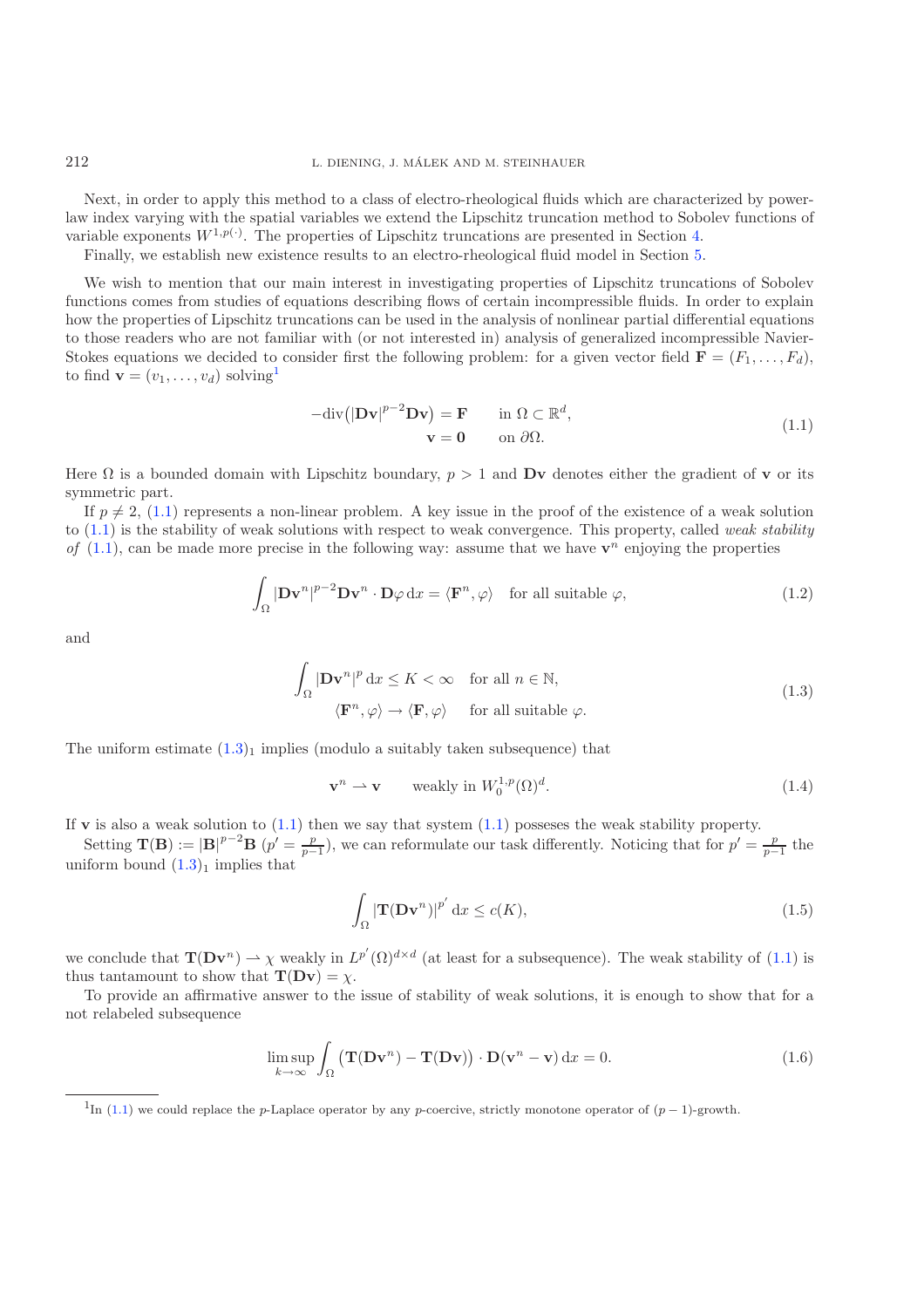Indeed, knowing that **T** is strictly monotone, *i.e.*,

$$
(\mathbf{T}(\zeta) - \mathbf{T}(\mathbf{z})) \cdot (\zeta - \mathbf{z}) > 0 \quad \text{for all } \zeta, \mathbf{z} \in \mathbb{R}^{d \times d} \quad (\zeta \neq \mathbf{z}),
$$

one concludes from [\(1.6\)](#page-1-3) that

$$
\mathbf{D}\mathbf{v}^n \to \mathbf{D}\mathbf{v} \qquad \text{almost everywhere in } \Omega,\tag{1.7}
$$

at least for a not relabeled subsequence. Vitali's theorem then completes the proof allowing to pass to the limit in the nonlinear term.

Note that [\(1.6\)](#page-1-3) can be weakened, still giving [\(1.7\)](#page-2-1), see also [\[4](#page-20-3)]. More precisely, to obtain [\(1.7\)](#page-2-1) it is enough to show for some  $0 < \theta \leq 1$  that there is a not relabelled subsequence of  $\{v^n\}$  such that

$$
\limsup_{n \to \infty} \int_{\Omega} \left( \left( \mathbf{T}(\mathbf{D} \mathbf{v}^n) - \mathbf{T}(\mathbf{D} \mathbf{v}) \right) \cdot \mathbf{D}(\mathbf{v}^n - \mathbf{v}) \right)^{\theta} dx = 0.
$$
 (1.8)

We distinguish two cases how to achieve  $(1.6)$ , or  $(1.8)$  respectively.

**Simple case.** The problem is simply solvable if we assume that  $\mathbf{F}^n$ ,  $\mathbf{F} \in (W_0^{1,p}(\Omega)^d)^*$  and  $\mathbf{F}^n \to \mathbf{F}$  strongly in  $(W_0^{1,p}(\Omega)^d)^*$ . In fact, to obtain [\(1.6\)](#page-1-3), it is natural to take  $\varphi = \mathbf{v}^n - \mathbf{v}$  in [\(1.2\)](#page-1-4), which is a suitable test function (all terms are meaningful). Then we obtain, after subtracting the term  $\int_{\Omega} \mathbf{T}(\mathbf{D} \mathbf{v}) \cdot \mathbf{D}(\mathbf{v}^n - \mathbf{v}) dx$  from both sides of the equation

$$
\int_{\Omega} (\mathbf{T}(\mathbf{D}\mathbf{v}^n) - \mathbf{T}(\mathbf{D}\mathbf{v})) \cdot \mathbf{D}(\mathbf{v}^n - \mathbf{v}) \, dx = \langle \mathbf{F}^n, \mathbf{v}^n - \mathbf{v} \rangle - \int_{\Omega} \mathbf{T}(\mathbf{D}\mathbf{v}) \cdot \mathbf{D}(\mathbf{v}^n - \mathbf{v}) \, dx.
$$

For  $n \to \infty$ , the right-hand side vanishes due to weak convergence of  $\{v^n\}$  and strong convergence of  $\{F^n\}$ , and  $(1.6)$  follows.

**Difficult case.** More difficult and also more interesting is the case when

$$
\mathbf{F}^n = \text{div}\mathbf{G}^n \qquad \text{with } \mathbf{G}^n \to \mathbf{G} \text{ strongly } \in L^1(\Omega)^{d \times d}.
$$
 (1.9)

Then  $\mathbf{u}^n := \mathbf{v}^n - \mathbf{v}$  is not anymore a suitable test function since  $\langle \text{div}\mathbf{G}, \mathbf{u}^n \rangle$  or  $-\langle \mathbf{G}, \nabla \mathbf{u}^n \rangle$  do not have a clear meaning. However, we can replace  $\mathbf{u}^n$  by its Lipschitz truncation and conjecture that uniform smallness of the integrand on the sets where the Lipschitz truncation differs from  $\mathbf{u}^n$  can lead to [\(1.8\)](#page-2-2). Note that  $\mathbf{F}^n = \text{div} \mathbf{G}^n$ with  $\{G^n\}$  bounded in  $L^1(\Omega)^{d \times d}$  is not sufficient for the estimate  $(1.3)_1$  $(1.3)_1$ . However, in our applications in Theorems [3.1](#page-10-0) and [5.1](#page-18-1) the right hand side will have additional structure (due to the incompressibility constraint involved in the problem) to ensure the validity of  $(1.3)<sub>1</sub>$  $(1.3)<sub>1</sub>$ .

<span id="page-2-0"></span>To proceed further, we need to study carefully the properties of Lipschitz truncations of Sobolev functions. This is the subject of the next section, where we also complete the proof of the weak stability of [\(1.1\)](#page-1-1) in the difficult case.

### 2. Lipschitz truncations of standard Sobolev functions

Let  $Z \subset \mathbb{R}^d$ . Then  $Z^{\complement}$  denotes  $\mathbb{R}^d \setminus Z$  and  $|Z|$  denotes the *d*-dimensional Lebesgue measure of Z.

<span id="page-2-3"></span>**Assumption 2.1.** We assume that  $\Omega \subset \mathbb{R}^d$  is an open bounded set with the property: there exists a constant  $A_1 \geq 1$  such that for all  $x \in \Omega$ 

$$
|B_{2\text{ dist}(x,\Omega^{\complement})}(x)| \le A_1 |B_{2\text{ dist}(x,\Omega^{\complement})}(x) \cap \Omega^{\complement}|.
$$
\n(2.1)

**Remark 2.2.** If  $\Omega \subset \mathbb{R}^d$  is an open bounded set with Lipschitz boundary then  $\Omega$  satisfies Assumption [2.1.](#page-2-3)

<span id="page-2-4"></span><span id="page-2-2"></span><span id="page-2-1"></span>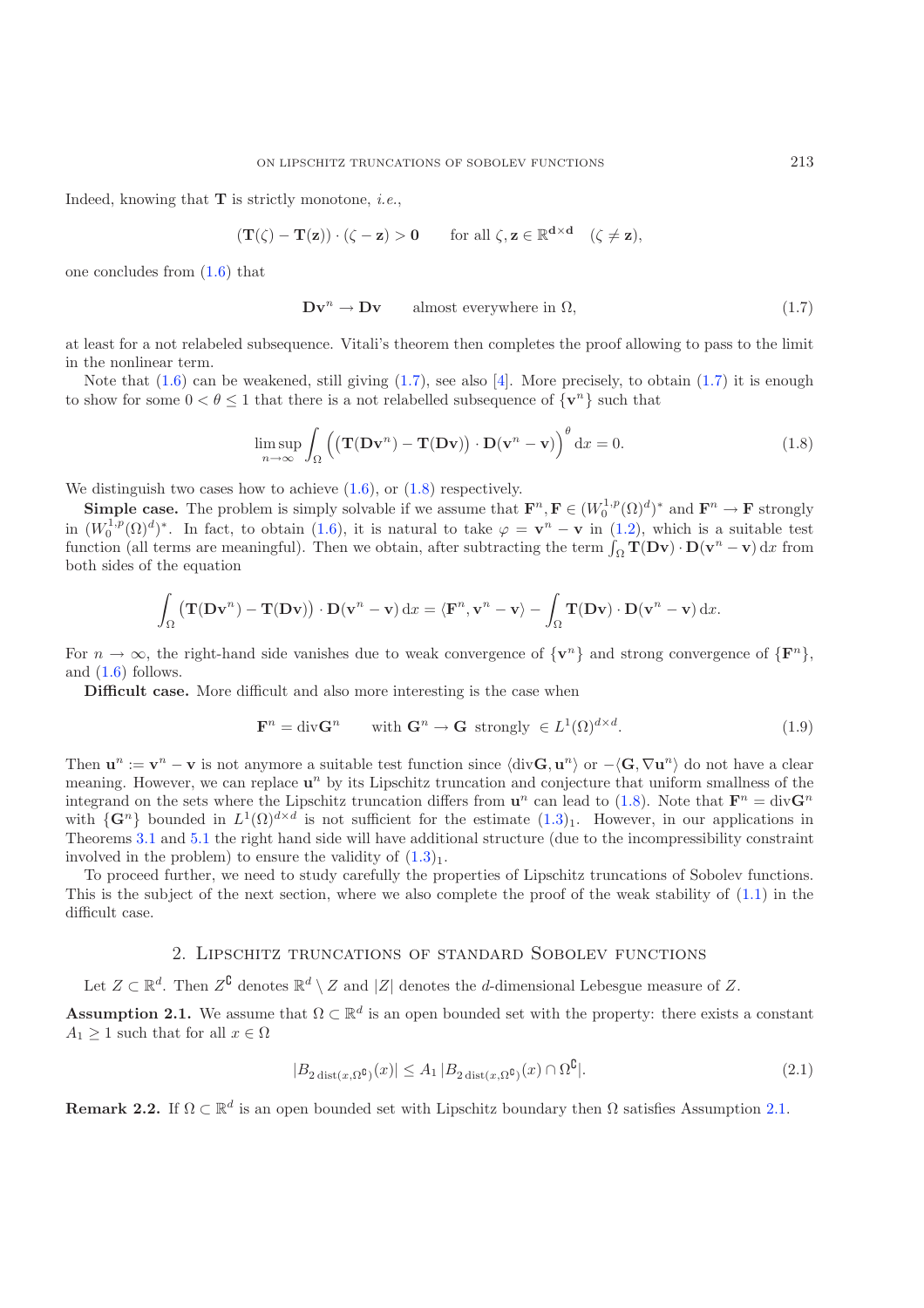For any  $p \in [1,\infty)$ , we use standard notation for the Lebesgue spaces  $(L_p(\Omega), \|\cdot\|_p)$  and the Sobolev spaces  $(W_0^{1,p}(\Omega), \|\cdot\|_{1,p})$ , being the completions of smooth, compactly supported functions w.r.t. the relevant norms. If X is a Banach space of scalar functions then  $X^d$  and  $X^{d\times d}$  stand for the spaces of vector-valued or tensor-valued functions whose components belong to X.

For  $f \in L^1(\mathbb{R}^d)$ , we define the Hardy-Littlewood maximal function as usual through

$$
(Mf)(x) := \sup_{r>0} \frac{1}{|B_r(x)|} \int_{B_r(x)} |f(y)| \, dy =: \sup_{r>0} \langle f \rangle_{B_r(x)}.
$$

<span id="page-3-0"></span>Similarly, for  $u \in W^{1,1}(\mathbb{R}^d)$  we define  $M(\nabla u) := M(|\nabla u|)$  and for  $u \in W^{1,1}(\mathbb{R}^d)^d$  we set  $M(\mathbf{Du}) := M(|\mathbf{Du}|)$ .

**Theorem 2.3.** Let  $\Omega \subset \mathbb{R}^d$  satisfy Assumption [2.1](#page-2-3). Let  $\mathbf{v} \in W_0^{1,1}(\Omega)^d$ . Then for every  $\theta, \lambda > 0$  there exist *truncations*  $\mathbf{v}_{\theta,\lambda} \in W_0^{1,\infty}(\Omega)^d$  *such that* 

<span id="page-3-7"></span><span id="page-3-6"></span><span id="page-3-5"></span>
$$
||\mathbf{v}_{\theta,\lambda}||_{\infty} \leq \theta,\tag{2.2}
$$

$$
||\nabla \mathbf{v}_{\theta,\lambda}||_{\infty} \le c_1 A_1 \lambda,\tag{2.3}
$$

<span id="page-3-1"></span>*where*  $c_1 > 0$  *does only depend on the dimension d. Moreover, up to a nullset (a set of Lebesque measure zero)* 

$$
\{\mathbf v_{\theta,\lambda} \neq \mathbf v\} \subset \Omega \, \cap \, \big(\{M\mathbf v > \theta\} \, \cup \, \{M(\nabla \mathbf v) > \lambda\}\big). \tag{2.4}
$$

Theorem [2.3](#page-3-0) summarizes the facts established earlier in original papers [\[3](#page-20-0)] or [\[23\]](#page-21-1), and presented in the monograph [\[26\]](#page-21-2), among others. Since Theorem [2.3](#page-3-0) serves as a basic stone in proving Theorem [2.5](#page-5-0) (for standard Sobolev functions) and Theorem [4.4](#page-15-0) (for functions from the Sobolev space with variable exponent), we give a proof of Theorem [2.3](#page-3-0) here for the sake of completness. Before doing so we recall the following extension theorem ([\[17\]](#page-21-14), p. 201 or also [\[15](#page-21-15)], p. 80 and [\[26](#page-21-2)], p. 40 for the scalar case).

<span id="page-3-4"></span><span id="page-3-3"></span>**Lemma 2.4.** *Let*  $\mathbf{v}: E \to \mathbb{R}^m$ , *defined on a nonempty set*  $E \subset \mathbb{R}^d$ , *be such that for certain*  $\lambda > 0$  *and*  $\theta > 0$ *and for all*  $x, y \in E$ 

$$
|\mathbf{v}(y) - \mathbf{v}(x)|_{\mathbb{R}^m} \le \lambda |y - x|_{\mathbb{R}^d} \quad and \quad |\mathbf{v}(x)|_{\mathbb{R}^m} \le \theta.
$$
\n(2.5)

*Then there is an extension*  $\mathbf{v}_{\theta\lambda} : \mathbb{R}^d \to \mathbb{R}^m$  *fulfilling* [\(2.5\)](#page-3-1) *for all*  $x, y \in \mathbb{R}^d$ , and  $\mathbf{v}_{\theta\lambda} = \mathbf{v}$  on E.

Let us return to the proof of Theorem [2.3.](#page-3-0)

*Proof of Theorem* [2.3](#page-3-0). We first extend **v** by zero outside of  $\Omega$  and obtain  $\mathbf{v} \in W_0^{1,1}(\mathbb{R}^d)^d$ .

The following facts are proved *e.g.* in [\[26](#page-21-2)]: for a function  $\mathbf{h} \in W_0^{1,1}(\mathbb{R}^d)$  let  $\mathcal{L}(\mathbf{h})$  be the set of its Lebesgue points. Then  $|\mathcal{L}(\mathbf{h})^{\complement}| = 0$ , and for all balls  $B_r(x_0) \subset \mathbb{R}^d$  and for all  $\xi, \zeta \in \mathcal{L}(\mathbf{h}) \cap B_r(x_0)$  it holds

<span id="page-3-2"></span>
$$
|\mathbf{h}(\xi) - \langle \mathbf{h} \rangle_{B_r(x_0)}| \leq c r M(\nabla \mathbf{h})(\xi),
$$
  
\n
$$
|\mathbf{h}(\zeta) - \langle \mathbf{h} \rangle_{B_r(x_0)}| \leq c r M(\nabla \mathbf{h})(\zeta),
$$
\n(2.6)

which implies that

 $|\mathbf{h}(\xi) - \mathbf{h}(\zeta)| \leq c r \left( M(\nabla \mathbf{h})(\xi) + M(\nabla \mathbf{h})(\zeta) \right).$ 

Then for any  $x, y \in \mathcal{L}(\mathbf{h})$  we take  $x_0 = x, r = 2|y - x|, \xi = x$  and  $\zeta = y$  in the above inequality and obtain

$$
|\mathbf{h}(x) - \mathbf{h}(y)| \le c |x - y| \left( M(\nabla \mathbf{h})(x) + M(\nabla \mathbf{h})(y) \right). \tag{2.7}
$$

For  $\lambda > 0$  we define

$$
H_{\theta,\lambda} := \mathcal{L}(\mathbf{v}) \cap \{M\mathbf{v} \le \theta\} \cap \{M(\nabla \mathbf{v}) \le \lambda\}.
$$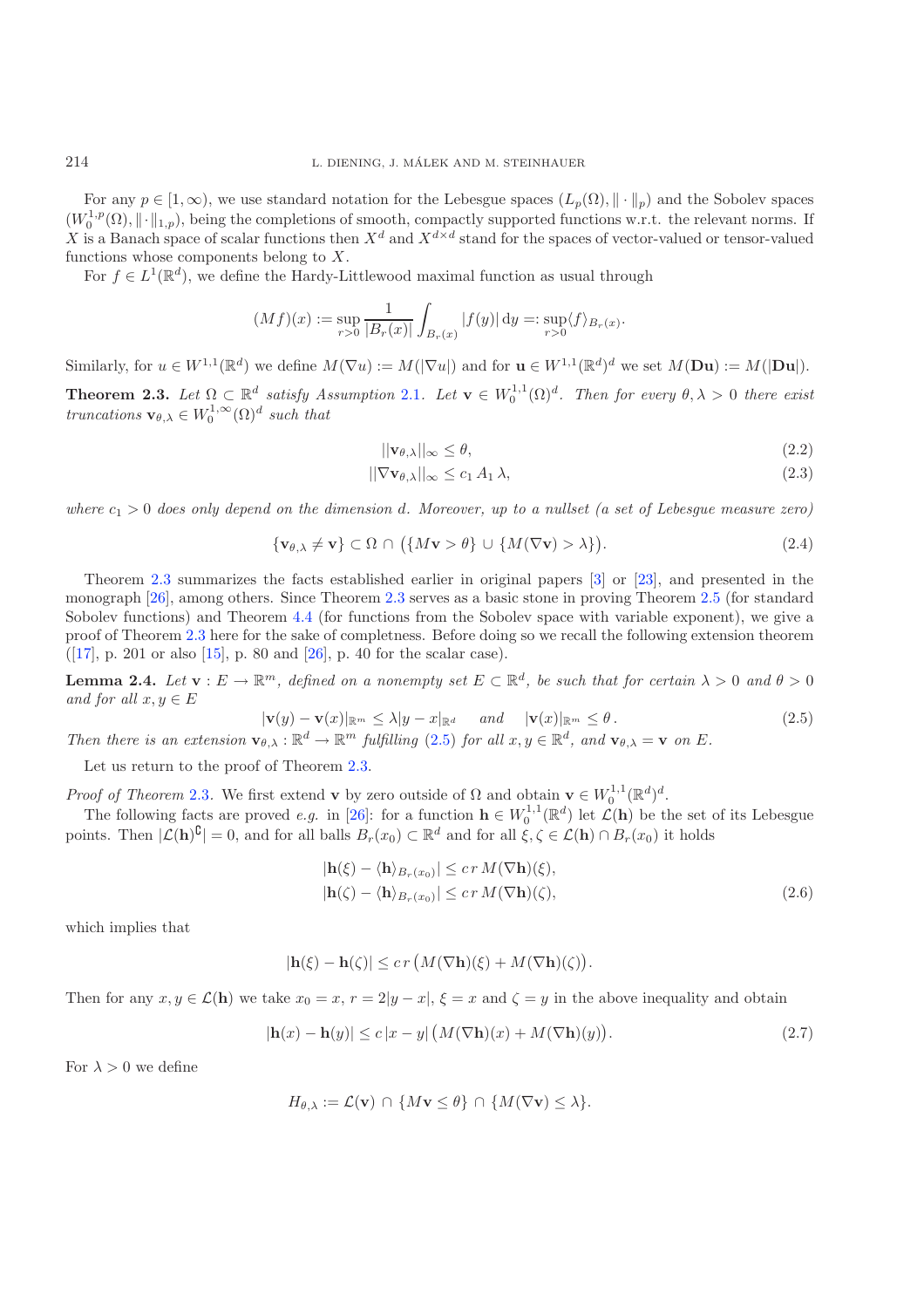Then it follows from [\(2.7\)](#page-3-2) that for all  $x, y \in H_{\theta,\lambda}$ 

<span id="page-4-2"></span><span id="page-4-0"></span>
$$
|\mathbf{v}(x) - \mathbf{v}(y)| \le c \lambda |x - y| \text{ and } |\mathbf{v}(x)| \le \theta. \tag{2.8}
$$

If  $\Omega = \mathbb{R}^d$ , the statements of Theorem [2.3](#page-3-0) follow from Lemma [2.4](#page-3-3) applied to  $E = H_{\theta,\lambda}$ .

If  $\Omega \neq \mathbb{R}^d$ , we need to proceed more carefully in order to arrange that the Lipschitz truncations vanish on the boundary. Let  $x \in H_{\theta,\lambda} \cap \Omega$  and  $r := 2$  dist( $x, \Omega^{\complement}$ ). Then by Assumption [2.1](#page-2-3) and since **v** is zero on  $\Omega^{\complement}$  we have

$$
\int_{B_r(x)} |\mathbf{v}(z) - \langle \mathbf{v} \rangle_{B_r(x)}| dz \ge \frac{1}{|B_r(x)|} \int_{B_r(x) \cap \Omega^{\complement}} |\mathbf{v}(z) - \langle \mathbf{v} \rangle_{B_r(x)}| dz
$$
\n
$$
= \frac{|B_r(x) \cap \Omega^{\complement}|}{|B_r(x)|} |\langle \mathbf{v} \rangle_{B_r(x)}|
$$
\n
$$
\ge \frac{1}{A_1} |\langle \mathbf{v} \rangle_{B_r(x)}|.
$$
\n(2.9)

By a variant of the Poincaré inequality, *e.g.* in  $[26]$  $[26]$ ,

<span id="page-4-3"></span><span id="page-4-1"></span>
$$
\int_{B_r(x)} |\mathbf{h}(z) - \langle \mathbf{h} \rangle_{B_r(x)}| \, \mathrm{d}z \leq c \, r \, \int_{B_r(x)} |\nabla \mathbf{h}(z)| \, \mathrm{d}z
$$

we observe from [\(2.9\)](#page-4-0) that for  $x \in H_{\theta,\lambda} \cap \Omega$ 

$$
|\langle \mathbf{v} \rangle_{B_r(x)}| \le c A_1 r \int_{B_r(x)} |\nabla \mathbf{v}(z)| dz \le c A_1 r M(\nabla \mathbf{v})(x) \le c A_1 r \lambda.
$$

Consequently, using also [\(2.6\)](#page-3-4), we obtain

$$
|\mathbf{v}(x)| \le c r M(\nabla \mathbf{v})(x) + |\langle \mathbf{v} \rangle_{B_r(x)}| \le c A_1 r \lambda.
$$
\n(2.10)

It follows from [\(2.10\)](#page-4-1) that for all  $x \in H_{\theta,\lambda} \cap \Omega$  and all  $y \in \Omega^{\complement}$  holds

$$
|\mathbf{v}(x) - \mathbf{v}(y)| = |\mathbf{v}(x)| \le c A_1 \operatorname{dist}(x, \Omega^{\complement}) \lambda \le c A_1 |x - y| \lambda. \tag{2.11}
$$

Since **v** is zero on  $\Omega^{\complement}$  it follows from [\(2.8\)](#page-4-2) and [\(2.11\)](#page-4-3) that

$$
|\mathbf{v}(x) - \mathbf{v}(y)| \le c A_1 |x - y| \lambda \quad \text{for all } x, y \in H_{\theta, \lambda} \cup \Omega^{\mathsf{U}}.
$$
 (2.12)

In other words, we have shown that **v** is Lipschitz continuous on  $G_{\theta,\lambda} := H_{\theta,\lambda} \cup \Omega^{\complement}$  with Lipschitz constant bounded by  $c A_1 \lambda$ . Since,  $M \mathbf{v} \leq \theta$  on  $H_{\theta,\lambda}$  and  $\mathbf{v} = \mathbf{0}$  on  $\Omega^{\complement}$ , we also have  $|\mathbf{v}| \leq \theta$  on  $G_{\theta,\lambda}$ . Therefore, applying Lemma [2.4](#page-3-3) to  $E = G_{\theta,\lambda}$  there exists an extension  $\mathbf{v}_{\theta,\lambda} \in W^{1,\infty}(\mathbb{R}^d)$  of  $\mathbf{v}|_{G_{\theta,\lambda}}$  with  $\mathbf{v}(x) = \mathbf{v}_{\theta,\lambda}(x)$  for all  $x \in G_{\theta,\lambda}$ ,  $||\nabla \mathbf{v}_{\theta,\lambda}||_{\infty} \le c A_1 \lambda$ , and  $||\mathbf{v}_{\theta,\lambda}||_{\infty} \le \theta$ . This proves [\(2.2\)](#page-3-5) and [\(2.3\)](#page-3-6). From  $\mathbf{v}_{\theta,\lambda} = \mathbf{0}$  on  $\Omega^{\complement}$  (since it is contained in  $G_{\theta,\lambda}$ ) we conclude that  $\mathbf{v}_{\theta,\lambda} \in W_0^{1,\infty}(\Omega)$ . Finally, [\(2.4\)](#page-3-7) follows observing that  $\mathbf{v} = \mathbf{v}_{\theta,\lambda}$  on  $G_{\theta,\lambda}$ ,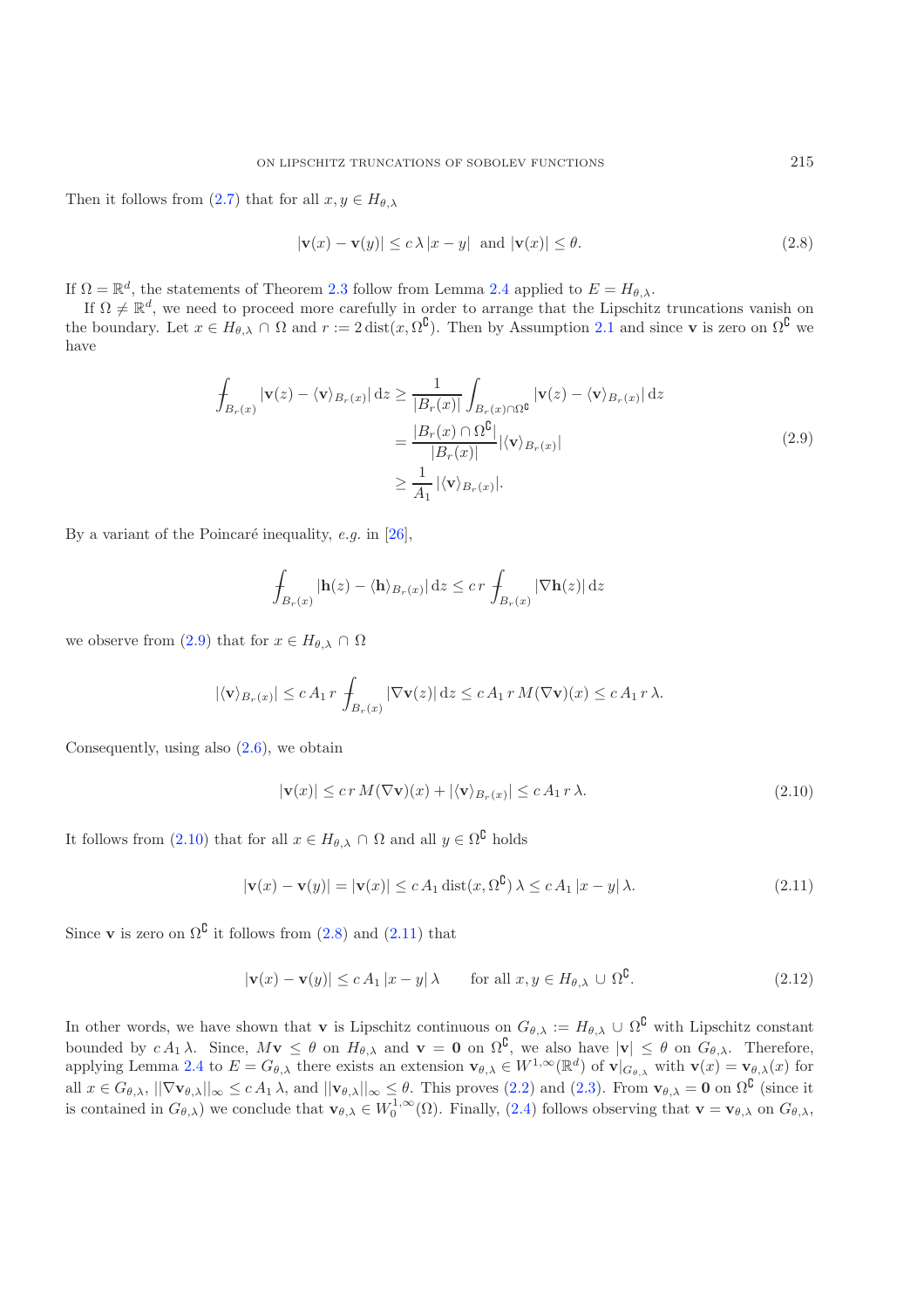$|\mathcal{L}(\mathbf{v})^{\complement}| = 0$ , and

$$
G_{\theta,\lambda}^{\complement} = \Omega \cap H_{\theta,\lambda}^{\complement} = \Omega \cap (\mathcal{L}(\mathbf{v})^{\complement} \cup \{M\mathbf{v} > \theta\} \cup \{M(\nabla \mathbf{v}) > \lambda\}).
$$

<span id="page-5-0"></span>The proof of Theorem [2.3](#page-3-0) is complete.  $\Box$ 

<span id="page-5-5"></span><span id="page-5-4"></span><span id="page-5-1"></span>

**Theorem 2.5.** Let  $1 < p < \infty$ . Let  $\Omega \subset \mathbb{R}^d$  be a bounded domain which satisfies Assumption [2.1](#page-2-3). Let  $\mathbf{u}^{n} \in W_0^{1,p}(\Omega)^d$  *be such that*  $\mathbf{u}^{n} \to \mathbf{0}$  *weakly in*  $W_0^{1,p}(\Omega)^d$  *as*  $n \to \infty$ *. Set* 

$$
K := \sup_{n} ||\mathbf{u}^{n}||_{1,p} < \infty,
$$
\n(2.13)

$$
\gamma_n := ||\mathbf{u}^n||_p \to 0 \qquad (n \to \infty). \tag{2.14}
$$

Let  $\theta_n > 0$  be such that  $(e.g. \theta_n := \sqrt{\gamma_n})$ 

$$
\theta_n \to 0
$$
 and  $\frac{\gamma_n}{\theta_n} \to 0$   $(n \to \infty)$ .

Let  $\mu_j := 2^{2^j}$ . Then there exist a sequence  $\lambda_{n,j} > 0$  with

<span id="page-5-6"></span><span id="page-5-3"></span><span id="page-5-2"></span>
$$
\mu_j \le \lambda_{n,j} \le \mu_{j+1},\tag{2.15}
$$

*and a sequence*  $\mathbf{u}^{n,j} \in W_0^{1,\infty}(\Omega)^d$  *such that for all*  $j, n \in \mathbb{N}$ 

$$
||\mathbf{u}^{n,j}||_{\infty} \le \theta_n \to 0 \qquad (n \to \infty), \tag{2.16}
$$

$$
\|\nabla \mathbf{u}^{n,j}\|_{\infty} \le c \,\lambda_{n,j} \le c \,\mu_{j+1}.\tag{2.17}
$$

*Moreover, up to a nullset*

$$
\{\mathbf u^{n,j} \neq \mathbf u^n\} \subset \Omega \cap \big(\{M\mathbf u^n > \theta_n\} \cup \{M(\nabla \mathbf u^n) > 2\lambda_{n,j}\}\big). \tag{2.18}
$$

*For all*  $j \in \mathbb{N}$  *and*  $n \to \infty$ 

$$
\mathbf{u}^{n,j} \to \mathbf{0} \quad strongly \ in \ L^s(\Omega)^d \ for \ all \ s \in [1,\infty], \tag{2.19}
$$

$$
\mathbf{u}^{n,j} \rightharpoonup \mathbf{0} \quad weakly \ in \ W_0^{1,s}(\Omega)^d \ for \ all \ s \in [1,\infty), \tag{2.20}
$$

$$
\nabla \mathbf{u}^{n,j} \stackrel{*}{\rightharpoonup} \mathbf{0} \qquad ^* \text{-} weakly in } L^{\infty}(\Omega)^d. \tag{2.21}
$$

*Furthermore, for all*  $n, j \in \mathbb{N}$ 

$$
||\nabla \mathbf{u}^{n,j} \chi_{\{\mathbf{u}^{n,j}\neq \mathbf{u}^n\}}||_p \le c ||\lambda_{n,j} \chi_{\{\mathbf{u}^{n,j}\neq \mathbf{u}^n\}}||_p \le c \frac{\gamma_n}{\theta_n} \mu_{j+1} + c \epsilon_j,
$$
\n(2.22)

*where*  $\epsilon_j := K 2^{-j/p}$  *vanishes as*  $j \to \infty$ *. The constant c depends on*  $\Omega$  *via Assumption* [2.1](#page-2-3)*.* 

The assertions  $(2.16)$ – $(2.21)$  summarize the properties of Lipschitz truncations established earlier in [\[3\]](#page-20-0) and [\[23\]](#page-21-1). To our best knowledge, the estimate [\(2.22\)](#page-5-3) seems to be new. More specifically, the Acerbi-Fusco approxi-mation lemma says, see [\[3\]](#page-20-0), that  $|\{u^{n,\lambda_{n,j}} \neq u^n\}| \leq \frac{C \|u^n\|_{1,p}^p}{\lambda_{n,j}^p}$ . Applying this estimate we obtain

$$
\|\nabla u^{n,\lambda_{n,j}} \chi_{\{u^{n,\lambda_{n,j}} \neq u^n\}}\|_p \leq \lambda_{n,j} |\{u^{n,\lambda_{n,j}} \neq u^n\}|^{1/p} \leq C \|u^n\|_{1,p} \leq K.
$$

Thus one concludes just boundedness of the above term from the Acerbi-Fusco approximation lemma while [\(2.22\)](#page-5-3) says that for suitable Lipschitz truncations this term can be so small as needed.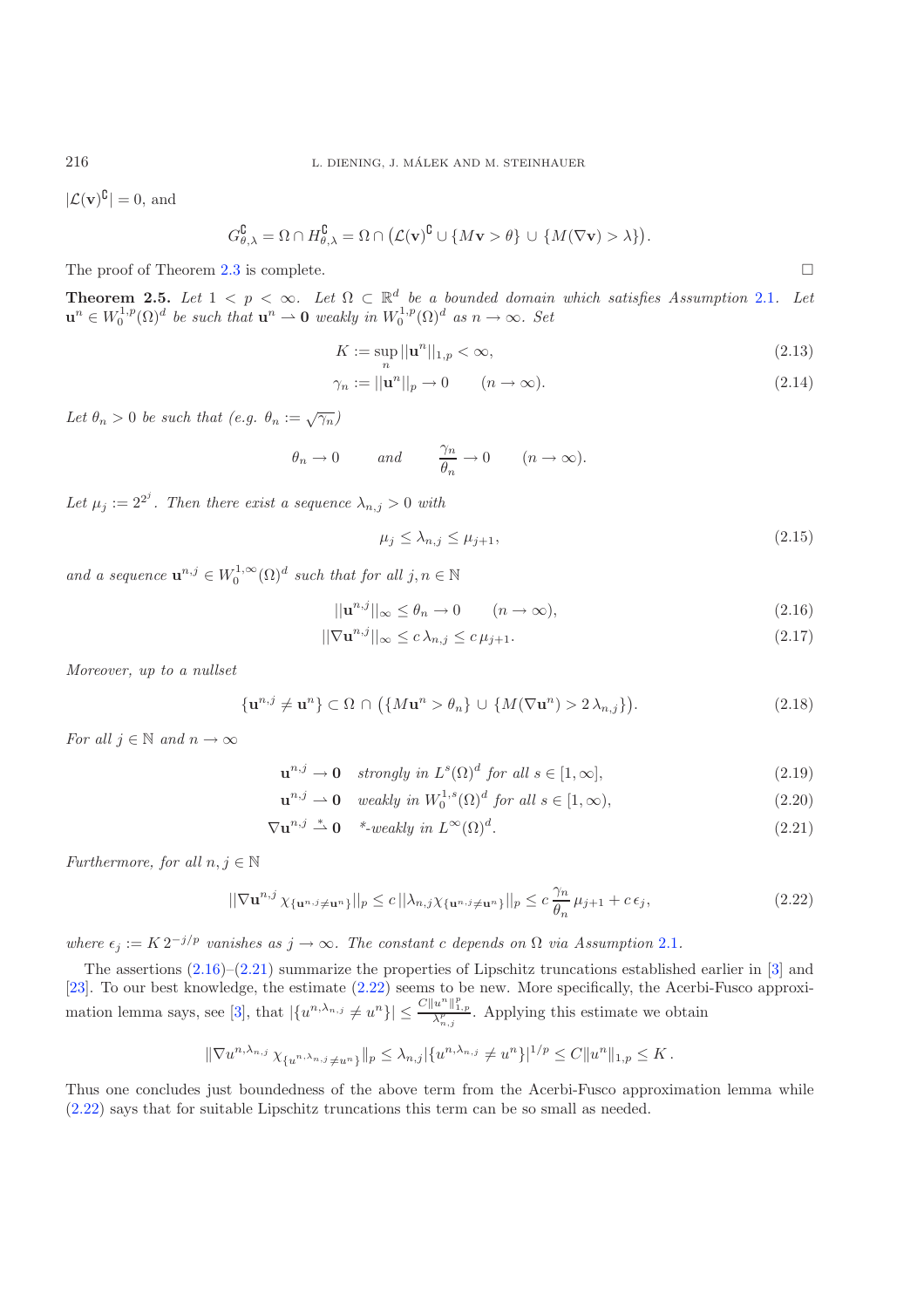*Proof of Theorem* [2.5](#page-5-0). First, observe that [\(2.13\)](#page-5-4) and [\(2.14\)](#page-5-5) are direct consequences of  $\mathbf{u}^n \to \mathbf{0}$  in  $W^{1,p}(\Omega)^d$  and the compact embedding of  $W_0^{1,p}(\Omega)$  into  $L^p(\Omega)$ .

Since  $1 < p < \infty$  the Hardy-Littlewood maximal operator M is continuous from  $L^p(\mathbb{R}^d)$  to  $L^p(\mathbb{R}^d)$ . This and [\(2.13\)](#page-5-4) imply

$$
\sup_{n} \int_{\Omega} |M \mathbf{u}^{n}|^{p} \, \mathrm{d}x + \sup_{n} \int_{\Omega} |M (\nabla \mathbf{u}^{n})|^{p} \, \mathrm{d}x \le c \, K^{p}.
$$
\n(2.23)

Next, we observe that for  $g\in L^p(\mathbb{R}^d)$  with  $||g||_p\leq K$  we have

$$
K^{p} \geq ||g||_{p}^{p} = \int_{\mathbb{R}^{d}} |g(x)|^{p} dx = p \int_{\mathbb{R}^{d}} \int_{0}^{\infty} t^{p-1} \chi_{\{|g|>t\}} dt dx
$$
  
\n
$$
= p \int_{\mathbb{R}^{d}} \sum_{m \in \mathbb{Z}} \int_{2^{m}}^{2^{m+1}} t^{p-1} \chi_{\{|g|>t\}} dt dx
$$
  
\n
$$
\geq \int_{\mathbb{R}^{d}} \sum_{m \in \mathbb{Z}} (2^{m})^{p} \chi_{\{|g|>2^{m+1}\}} dx
$$
  
\n
$$
\geq \int_{\mathbb{R}^{d}} \sum_{m \in \mathbb{N}} (2^{m})^{p} \chi_{\{|g|>2^{m+1}\}} dx
$$
  
\n
$$
= \sum_{j \in \mathbb{N}} \sum_{k=2^{j}}^{2^{j+1}-1} \int_{\mathbb{R}^{d}} (2^{k})^{p} \chi_{\{|g|>2^{k+1}\}} dx.
$$
  
\n(2.24)

The choice  $g = M(\nabla \mathbf{u}^n)$  implies

<span id="page-6-0"></span>
$$
\sum_{j \in \mathbb{N}} \sum_{k=2^j}^{2^{j+1}-1} \int_{\mathbb{R}^d} \left(2^k\right)^p \chi_{\{|M(\nabla \mathbf{u}^n)| > 2 \cdot 2^k\}} \, \mathrm{d}x \le K^p.
$$

Especially, for all  $j, n \in \mathbb{N}$ 

<span id="page-6-1"></span>
$$
\sum_{k=2^j}^{2^{j+1}-1} \int_{\mathbb{R}^d} \left(2^k\right)^p \chi_{\{|M(\nabla \mathbf{u}^n)|>2\cdot 2^k\}} \, \mathrm{d}x \le K^p.
$$

Since the sum contains  $2^j$  summands, there is at least one index  $k_{n,j}$  such that

$$
\int_{\mathbb{R}^d} \left( 2^{k_{n,j}} \right)^p \chi_{\{|M(\nabla \mathbf{u}^n)| > 2 \cdot 2^{k_{n,j}}\}} \, \mathrm{d}x \le K^p \, 2^{-j}.
$$
\n(2.25)

Define  $\lambda_{n,j} := 2^{k_{n,j}}$  and  $\mu_j := 2^{2^j}$ . Then

$$
\mu_j = 2^{2^j} \le \lambda_{n,j} < 2^{2^{j+1}} = \mu_{j+1} \tag{2.26}
$$

and we conclude from [\(2.25\)](#page-6-0) that

$$
\int_{\mathbb{R}^d} \left(\lambda_{n,j}\right)^p \chi_{\{|M(\nabla \mathbf{u}^n)| > 2\lambda_{n,j}\}} \, \mathrm{d}x \le K^p \, 2^{-j}.\tag{2.27}
$$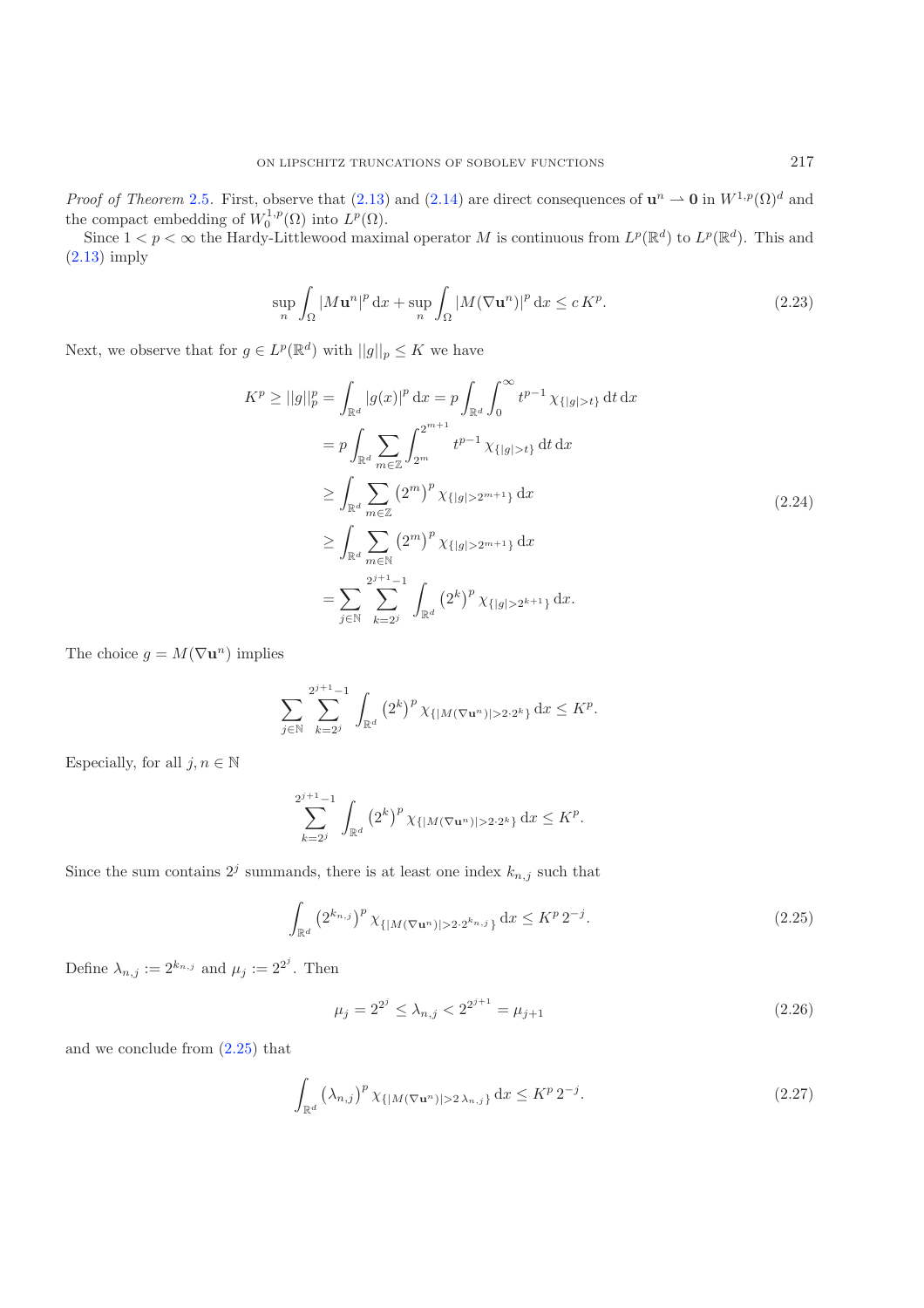Next, we notice that

<span id="page-7-0"></span>
$$
\int (\lambda_{n,j})^p \chi_{\{Mu^n > \theta_n\}} \cup \{M(\nabla \mathbf{u}^n) > 2 \lambda_{n,j}\} \, \mathrm{d}x
$$
\n
$$
\leq \left(\frac{\lambda_{n,j}}{\theta_n}\right)^p \int \theta_n^p \chi_{\{Mu^n > \theta_n\}} \, \mathrm{d}x + \int (\lambda_{n,j})^p \chi_{\{M(\nabla \mathbf{u}^n) > 2 \lambda_{n,j}\}} \, \mathrm{d}x
$$
\n
$$
\leq \left(\frac{\lambda_{n,j}}{\theta_n}\right)^p ||Mu^n||_p^p + K^p 2^{-j}.
$$
\n
$$
\leq c \left(\frac{\lambda_{n,j}}{\theta_n}\right)^p ||\mathbf{u}^n||_p^p + K^p 2^{-j}.
$$
\n
$$
= c \left(\frac{\lambda_{n,j} \gamma_n}{\theta_n}\right)^p + K^p 2^{-j}.
$$
\n(2.28)

For each  $n, j \in \mathbb{N}$  we apply Theorem [2.3](#page-3-0) and set

<span id="page-7-4"></span><span id="page-7-3"></span><span id="page-7-2"></span><span id="page-7-1"></span>
$$
\mathbf{u}^{n,j} := (\mathbf{u}^n)_{\theta_n, \lambda_{n,j}}.
$$

Due to Theorem [2.3](#page-3-0) (with  $\theta_n$  and  $2\lambda_{n,j}$ ) we have for all  $n, j \in \mathbb{N}$ 

$$
||\mathbf{u}^{n,j}||_{\infty} \le \theta_n,\tag{2.29}
$$

$$
\left\|\nabla \mathbf{u}^{n,j}\right\|_{\infty} \le 2 c_1 A_1 \lambda_{n,j} =: c \lambda_{n,j} \le c \mu_{j+1} \tag{2.30}
$$

and up to a nullset

$$
\{\mathbf u^{n,j} \neq \mathbf u^n\} \subset \Omega \cap (\{M\mathbf u^n > \theta_n\} \cup \{M(\nabla \mathbf u^n) > 2\lambda_{n,j}\}).\tag{2.31}
$$

Using  $(2.28)$ ,  $(2.30)$ , and  $(2.31)$  we observe

$$
\|\nabla \mathbf{u}^{n,j} \chi_{\{\mathbf{u}^{n,j}\neq \mathbf{u}^n\}}\|_p^p \le c \|\lambda_{n,j} \chi_{\{\mathbf{u}^{n,j}\neq \mathbf{u}^n\}}\|_p^p \le c \left(\frac{\lambda_{n,j}\gamma_n}{\theta_n}\right)^p + cK^p 2^{-j}.\tag{2.32}
$$

Taking the p-th root of  $(2.32)$  with the help of  $(2.26)$  we conclude  $(2.22)$ .

Since  $\mathcal{D}(\Omega)$  is dense in  $L^{s'}(\Omega)$  for all  $s' \in [1,\infty)$  and  $(2.29)$  implies that

$$
\int_{\Omega} \nabla \mathbf{u}^{n,j} \,\varphi \,dx = -\int_{\Omega} \mathbf{u}^{n,j} \,\nabla \varphi \,dx \to 0 \text{ as } n \to \infty, \text{ for all } \varphi \in \mathcal{D}(\Omega),
$$

 $(2.20)$  and  $(2.21)$  follow for  $s \in (1,\infty]$  using also  $(2.30)$ . The case  $s = 1$  then also follows.

We complete this section by proving the weak stability of  $(1.1)$  in the case when **F** = div**G** with **G** ∈  $L^1(\Omega)^{d \times d}$ . It means that we have  $\{v^n\}$  such that [\(1.2\)](#page-1-4), [\(1.3\)](#page-1-2), [\(1.4\)](#page-1-5), [\(1.5\)](#page-1-6) and [\(1.9\)](#page-2-4) hold and we want to prove [\(1.8\)](#page-2-2). Recall that the choice  $\varphi = \mathbf{u}^n$ , where  $\mathbf{u}^n := \mathbf{v}^n - \mathbf{v}$ , is not admissible test function in [\(1.2\)](#page-1-4). Observing, however, that  $\{u^n\}$  fulfills the assumptions of Theorem [2.5,](#page-5-0) its application leads to the sequence  ${\bf u}^{n,j}$  possessing the properties [\(2.16\)](#page-5-1)–[\(2.22\)](#page-5-3); in particular,  ${\bf u}^{n,j} \in W_0^{1,\infty}(\Omega)^d$  is an admissible (suitable) test function. Inserting  $\varphi = \mathbf{u}^{n,j}$  into [\(1.2\)](#page-1-4) we obtain

$$
\int_{\Omega} \left( \mathbf{T}(\mathbf{D}\mathbf{v}^{n}) - \mathbf{T}(\mathbf{D}\mathbf{v}) \right) \cdot \left( \mathbf{D}\mathbf{u}^{n,j} \right) dx = -\int_{\Omega} \left( (\mathbf{G}^{n} - \mathbf{G}) + \mathbf{G} + \mathbf{T}(\mathbf{D}\mathbf{v}) \right) \cdot \left( \mathbf{D}\mathbf{u}^{n,j} \right) dx \tag{2.33}
$$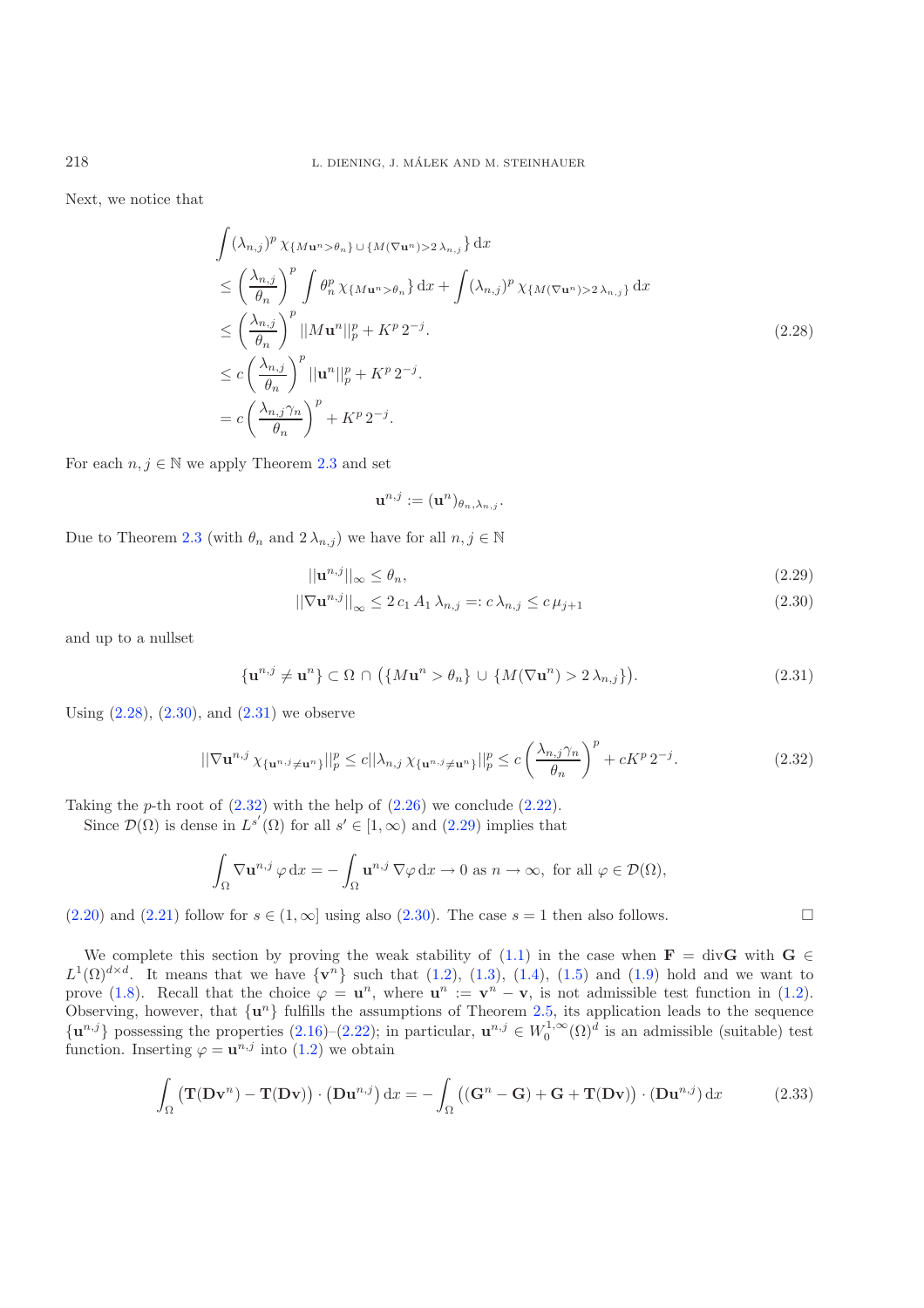<span id="page-8-2"></span><span id="page-8-1"></span>
$$
\lim_{n \to \infty} \int_{\Omega} \left( \mathbf{T}(\mathbf{D} \mathbf{v}^n) - \mathbf{T}(\mathbf{D} \mathbf{v}), \mathbf{D} \mathbf{u}^{n,j} \right) dx = 0.
$$
 (2.34)

<span id="page-8-0"></span>We will show below in Lemma [2.6](#page-8-0) that  $(2.34)$  or even the weaker condition  $(2.35)$  implies exactly condition  $(1.8)$ that remained to complete the weak stability of  $(1.1)$  in the case  $(1.9)$  (compare the discussion around  $(1.5)$ – $(1.8)$ ) for details).

**Lemma 2.6.** Let  $\Omega$  and p be as in Theorem [2.5](#page-5-0). Let  $\mathbf{v}^n, \mathbf{v} \in W_0^{1,p}(\Omega)$  with  $\mathbf{v}^n \to \mathbf{v}$  in  $W_0^{1,p}(\Omega)$ . Let  $\mathbf{u}^n := \mathbf{v}^n - \mathbf{v}$ *and let*  $\mathbf{u}^{n,j}$  *be the approximations of*  $\mathbf{u}^n$  *as in Theorem* [2.5](#page-5-0)*. Assume that for all*  $j \in \mathbb{N}$  *we have* 

$$
\lim_{n \to \infty} \int_{\Omega} \left( \mathbf{T}(\mathbf{D} \mathbf{v}^n) - \mathbf{T}(\mathbf{D} \mathbf{v}), \mathbf{D} \mathbf{u}^{n,j} \right) dx \le \delta_j,
$$
\n(2.35)

*where*  $\lim_{j\to\infty} \delta_j = 0$ *. Then for any*  $0 < \theta < 1$ 

$$
\limsup_{n \to \infty} \int_{\Omega} \left[ \left( \mathbf{T}(\mathbf{D} \mathbf{v}^n) - \mathbf{T}(\mathbf{D} \mathbf{v}) \right) \cdot (\mathbf{D} \mathbf{v}^n - \mathbf{D} \mathbf{v}) \right]^{\theta} dx = 0.
$$

<span id="page-8-3"></span>*Proof.* For all  $j \in \mathbb{N}$ ,  $(2.35)$  implies that

$$
\limsup_{n \to \infty} I_n := \limsup_{n \to \infty} \int_{\{\mathbf{u}^{n,j} = \mathbf{u}^n\}} (\mathbf{T}(\mathbf{D}\mathbf{v}^n) - \mathbf{T}(\mathbf{D}\mathbf{v})) \cdot (\mathbf{D}\mathbf{u}^n) dx
$$
\n
$$
\leq \limsup_{n \to \infty} \left| \int_{\{\mathbf{u}^{n,j} \neq \mathbf{u}^n\}} (\mathbf{T}(\mathbf{D}\mathbf{v}^n) - \mathbf{T}(\mathbf{D}\mathbf{v})) \cdot (\mathbf{D}\mathbf{u}^{n,j}) dx \right| + \delta_j
$$
\n
$$
= \limsup_{n \to \infty} \left| \int_{\Omega} (\mathbf{T}(\mathbf{D}\mathbf{v}^n) - \mathbf{T}(\mathbf{D}\mathbf{v})) \cdot (\mathbf{D}\mathbf{u}^{n,j}) \chi_{\{\mathbf{u}^n, j \neq \mathbf{u}^n\}} dx \right| + \delta_j.
$$

Note that since  $\mathbf{v}^n \rightharpoonup \mathbf{v}$  in  $W_0^{1,p}(\Omega)$ , also **v** satisfies  $(1.3)_1$  $(1.3)_1$  and  $(1.5)$ . Applying Hölder's inequality to the last integral, and using [\(1.5\)](#page-1-6) and [\(2.22\)](#page-5-3) valid for all  $j \in \mathbb{N}$  with  $\frac{\gamma_n}{\theta_n} \to 0$  as  $n \to \infty$ , we obtain

<span id="page-8-4"></span>
$$
\limsup_{n \to \infty} I_n \le c(K) \limsup_{n \to \infty} \|\nabla \mathbf{u}^{n,j} \chi_{\{\mathbf{u}^{n,j} \neq \mathbf{u}^n\}}\|_p + \delta_j
$$
\n
$$
\le c(K) \limsup_{n \to \infty} \left(c \frac{\gamma_n}{\theta_n} \mu_{j+1} + c \epsilon_j + \delta_j\right)
$$
\n
$$
\le c(K) \epsilon_j + \delta_j,
$$
\n(2.36)

with  $\mu_j, \epsilon_j$  as in Theorem [2.5.](#page-5-0) Since the last estimate holds for all  $j \in \mathbb{N}$  and  $\lim_{j\to\infty} \epsilon_j = \lim_{j\to\infty} \delta_j = 0$ , we finally conclude from [\(2.36\)](#page-8-3) that

$$
\limsup_{n \to \infty} I_n = 0. \tag{2.37}
$$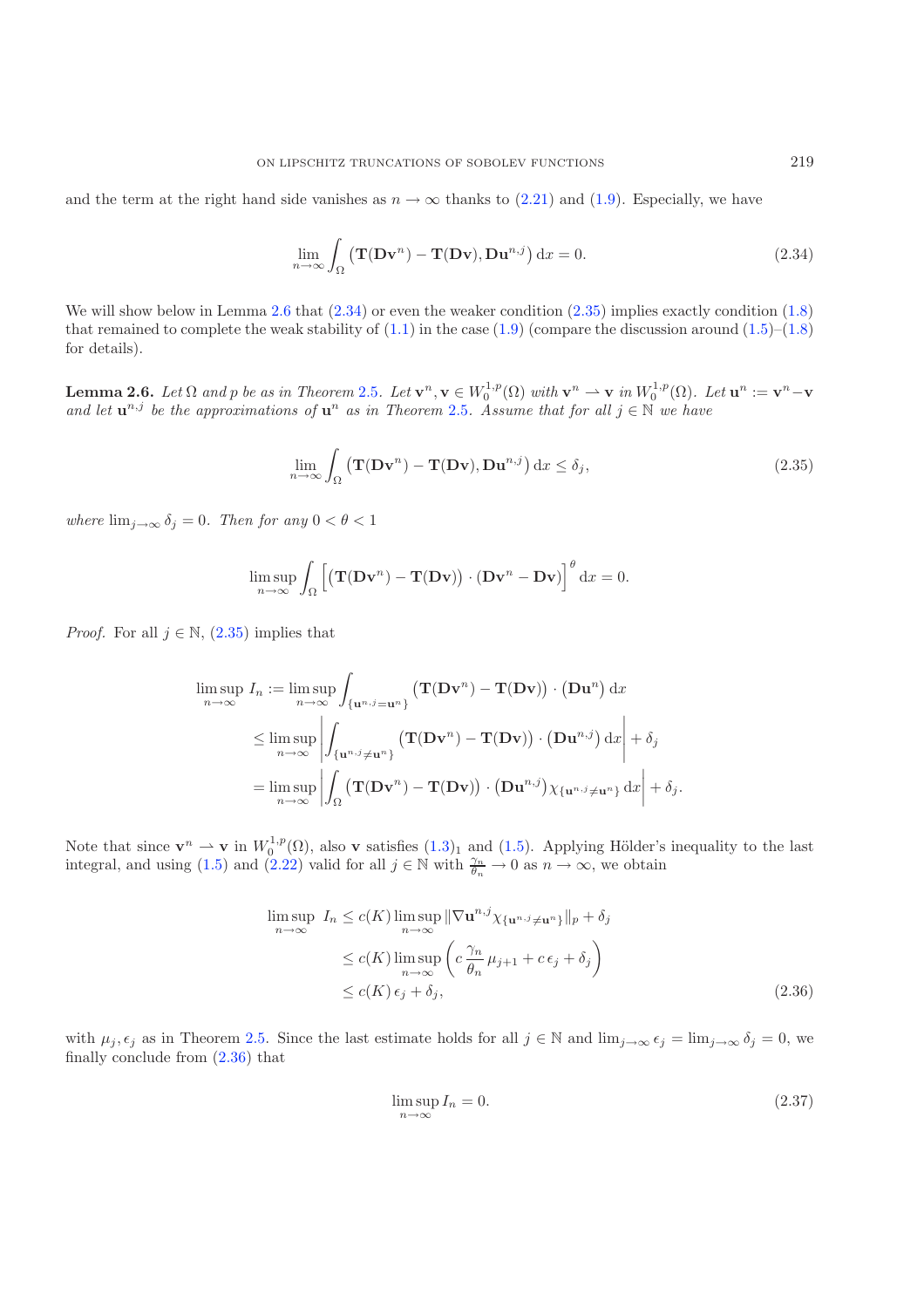Then with Hölder's inequality

$$
\int_{\Omega} \left[ \left( \mathbf{T}(\mathbf{D}\mathbf{v}^{n}) - \mathbf{T}(\mathbf{D}\mathbf{v}) \right) \cdot (\mathbf{D}\mathbf{u}^{n}) \right]^{\theta} dx
$$
\n
$$
= \left( \int_{\{\mathbf{u}^{n} = \mathbf{u}^{n,j}\}} \left| \left( \mathbf{T}(\mathbf{D}\mathbf{v}^{n}) - \mathbf{T}(\mathbf{D}\mathbf{v}) \right) \cdot (\mathbf{D}\mathbf{u}^{n}) \right| dx \right)^{\theta} |\Omega|^{1-\theta}
$$
\n
$$
= + \left( \int_{\{\mathbf{u}^{n} \neq \mathbf{u}^{n,j}\}} \left| \left( \mathbf{T}(\mathbf{D}\mathbf{v}^{n}) - \mathbf{T}(\mathbf{D}\mathbf{v}) \right) \cdot (\mathbf{D}\mathbf{u}^{n}) \right| dx \right)^{\theta} \left| \left\{ \mathbf{u}^{n} \neq \mathbf{u}^{n,j} \right\} \right|^{1-\theta}
$$
\n
$$
=: Y_{n,j,1} + Y_{n,j,2},
$$

where  $j \in \mathbb{N}$  is arbitrary. Since  $(\mathbf{T}(\mathbf{Dv}^n) - \mathbf{T}(\mathbf{Dv})) \cdot (\mathbf{Du}^n) \geq 0$ , we have

<span id="page-9-3"></span><span id="page-9-1"></span>
$$
Y_{n,j,1} \le (I_n)^{\theta} |\Omega|^{1-\theta}.
$$

And therefore with [\(2.37\)](#page-8-4)

<span id="page-9-2"></span>
$$
\limsup_{n \to \infty} Y_{n,j,1} = 0. \tag{2.38}
$$

On the other hand from [\(2.22\)](#page-5-3),  $L^p(\Omega) \hookrightarrow L^1(\Omega)$ , and  $\lambda_{n,j} \geq 1$  we deduce

$$
\limsup_{n \to \infty} |\{\mathbf{u}^n \neq \mathbf{u}^{n,j}\}| = \limsup_{n \to \infty} ||\chi_{\{\mathbf{u}^n \neq \mathbf{u}^{n,j}\}}||_1
$$
\n
$$
\leq \limsup_{n \to \infty} c \lambda_{n,j}^{-1} ||\lambda_{n,j} \chi_{\{\mathbf{u}^n \neq \mathbf{u}^{n,j}\}}||_p
$$
\n
$$
\leq \limsup_{n \to \infty} c ||\lambda_{n,j} \chi_{\{\mathbf{u}^n \neq \mathbf{u}^{n,j}\}}||_p
$$
\n
$$
\leq c \epsilon_j.
$$
\n(2.39)

Now, Hölder's inequality,  $(1.3)_1$  $(1.3)_1$ ,  $(1.5)$ , and  $(2.39)$  prove

<span id="page-9-4"></span>
$$
Y_{n,j,2} \le c(K) \left( \limsup_{n \to \infty} |\{\mathbf{u}^n \ne \mathbf{u}^{n,j}\}| \right)^{1-\theta}
$$
  
 
$$
\le c(K) \left(\epsilon_j\right)^{1-\theta}.
$$
 (2.40)

Since  $j \in \mathbb{N}$  is arbitrary and  $\lim_{j\to\infty} \epsilon_j = 0$ , we get from  $(2.40)$  and  $(2.38)$ 

$$
\limsup_{n \to \infty} \int_{\Omega} \left[ \left( \mathbf{T}(\mathbf{D} \mathbf{v}^n) - \mathbf{T}(\mathbf{D} \mathbf{v}) \right) \cdot (\mathbf{D} \mathbf{v}^n - \mathbf{D} \mathbf{v}) \right]^\theta \mathrm{d}x = 0.
$$

<span id="page-9-0"></span>This proves Lemma [2.6.](#page-8-0)  $\Box$ 

## 3. An application: existence result for power-law fluids

We consider the following problem of nonlinear fluid mechanics. For  $\Omega \subset \mathbb{R}^d$  with Lipschitz boundary  $\partial \Omega$  we look for  $(\mathbf{v}, p) : \Omega \to \mathbb{R}^d \times \mathbb{R}$ , representing the velocity and the pressure, satisfying

$$
\operatorname{div}(\mathbf{v} \otimes \mathbf{v}) - \operatorname{div}(\mathbf{T}(\mathbf{D}\mathbf{v})) = -\nabla p + \mathbf{f}, \quad \operatorname{div} \mathbf{v} = 0 \text{ in } \Omega \tag{3.1}
$$

and

<span id="page-9-5"></span>
$$
\mathbf{v} = \mathbf{0} \text{ on } \partial \Omega,\tag{3.2}
$$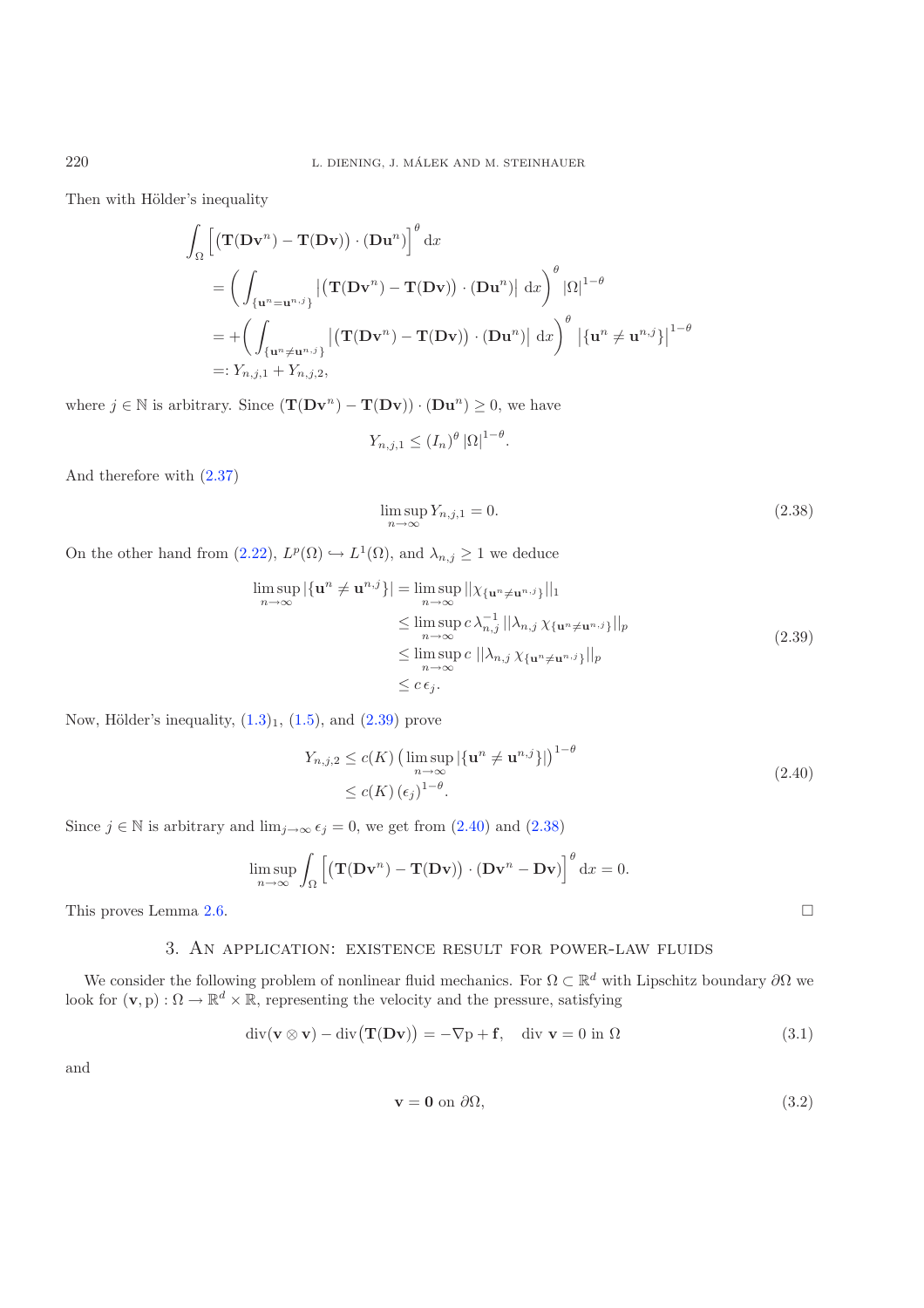where  $\mathbf{f}: \Omega \to \mathbb{R}^d$  is given, Dv denotes the symmetric part of the gradient of v, and  $\mathbf{T}: \mathbb{R}^{d \times d}_{sym} \to \mathbb{R}^{d \times d}_{sym}$  is a known continuous function having the following properties: for fixed  $p \in (1,\infty)$  there are certain positive constants  $C_1$  and  $C_2$  such that for all  $\eta \in \mathbb{R}^{d \times d}_{sym}$ 

<span id="page-10-4"></span><span id="page-10-2"></span><span id="page-10-1"></span>
$$
\mathbf{T}(\eta) \cdot \eta \ge C_1(|\eta|^p - 1),\tag{3.3}
$$

$$
|\mathbf{T}(\eta)| \le C_2 (|\eta| + 1)^{p-1}
$$
\n(3.4)

and for all  $\eta_1, \eta_2 \in \mathbb{R}^{d \times d}_{\text{sym}}$ 

$$
\left(\mathbf{T}(\eta_1) - \mathbf{T}(\eta_2)\right) \cdot \left(\eta_1 - \eta_2\right) > 0 \text{ if } \eta_1 \neq \eta_2. \tag{3.5}
$$

System [\(3.1\)](#page-9-4)–[\(3.2\)](#page-9-5) describes steady flows of incompressible fluids exhibiting no-slip on the boundary. The fluid is non-Newtonian as its viscosity is not constant and depends on |**Dv**|, the quantity that reduces in a simple shear flow to the shear rate. A special class of such fluids with shear rate dependent viscosity are the power-law fluids for which **T**, the Cauchy stress, takes the form  $\mathbf{T}(\eta) = \nu_0 |\eta|^{p-2}\eta$ .

Our aim here is to reprove, in a simpler way, the result established in [\[18\]](#page-21-10). In [\[18](#page-21-10)] and in [\[25\]](#page-21-16), the reader can find details related to mechanical and mathematical aspects of the considered system and related results dealing with an analysis of  $(3.1)$ – $(3.2)$  as well.

<span id="page-10-5"></span><span id="page-10-0"></span>**Theorem 3.1.** Let  $p > \frac{2d}{d+2}$ ,  $d \geq 2$ . Let  $\Omega \subset \mathbb{R}^d$  be an open, bounded, connected set with Lipschitz boundary. *Assume that*  $f \in (W_0^{1,p}(\Omega)^d)^*$  *and* [\(3.3\)](#page-10-1)–[\(3.5\)](#page-10-2) *hold. Set*  $s := \min\{p', dp/(2(d-p)\}$  *if*  $p < d$  *and*  $s := p'$  *otherwise. Then there exists a weak solution* (**v**, p) *to* [\(3.1\)](#page-9-4)*–*[\(3.2\)](#page-9-5) *such that*

$$
\mathbf{v} \in W_0^{1,p}(\Omega)^d \quad \text{and} \quad \mathbf{p} \in L^s(\Omega), \tag{3.6}
$$

$$
\text{div } \mathbf{v} = 0 \text{ a.e. in } \Omega \text{ and } \int_{\Omega} \mathbf{p} \, \mathrm{d}x = 0,
$$
\n(3.7)

<span id="page-10-6"></span>
$$
(\mathbf{T}(\mathbf{D}\mathbf{v}), \mathbf{D}\varphi) = (\mathbf{v} \otimes \mathbf{v}, \mathbf{D}\varphi) + (\mathbf{p}, \operatorname{div}\varphi) + \langle \mathbf{f}, \varphi \rangle \quad \text{for all } \varphi \in W_0^{1, \infty}(\Omega)^d. \tag{3.8}
$$

*Proof.* Let us for a fixed  $p \in (\frac{2d}{d+2}, d)$  and  $q = \frac{2p}{p-1} = 2p'$  consider  $\mathbf{v}^n \in W_0^{1,p}(\Omega) \cap L^q(\Omega)$  satisfying div  $\mathbf{v}^n = 0$ *a.e.* in  $\Omega$  and

$$
(\mathbf{T}(\mathbf{D}\mathbf{v}^n), \mathbf{D}\varphi) + \frac{1}{n} (|\mathbf{v}^n|^{q-2} \mathbf{v}^n, \varphi) = \langle \mathbf{f}, \varphi \rangle + (\mathbf{v}^n \otimes \mathbf{v}^n, \mathbf{D}\varphi)
$$
  
for all  $\varphi \in W_0^{1,p}(\Omega)^d \cap L^q(\Omega)^d$ , div  $\varphi = 0$ . (3.9)

<span id="page-10-3"></span>Moreover, all  $\mathbf{v}^n$  satisfy the uniform estimate<sup>[2](#page-10-3)</sup>

$$
\|\mathbf{D}\mathbf{v}^n\|_p^p + \|\nabla\mathbf{v}^n\|_p^p + \frac{1}{n}\|\mathbf{v}^n\|_q^q \le K\tag{3.10}
$$

and consequently, due to the growth condition [\(3.4\)](#page-10-4) and Sobolev's embedding theorem

<span id="page-10-9"></span><span id="page-10-8"></span><span id="page-10-7"></span>
$$
\|\mathbf{T}(\mathbf{D}\mathbf{v}^n)\|_{p'} \le c(K),\tag{3.11}
$$

$$
\|\mathbf{v}^n\|_{\frac{dp}{d-p}} \le c(K),\tag{3.12}
$$

$$
\|\mathbf{v}^n \otimes \mathbf{v}^n\|_{\frac{dp}{2(d-p)}} \le c(K). \tag{3.13}
$$

<sup>2</sup>To verify it, take  $\varphi = \mathbf{v}^n$  in [\(3.9\)](#page-10-5) and apply basic inequalities including the Korn one.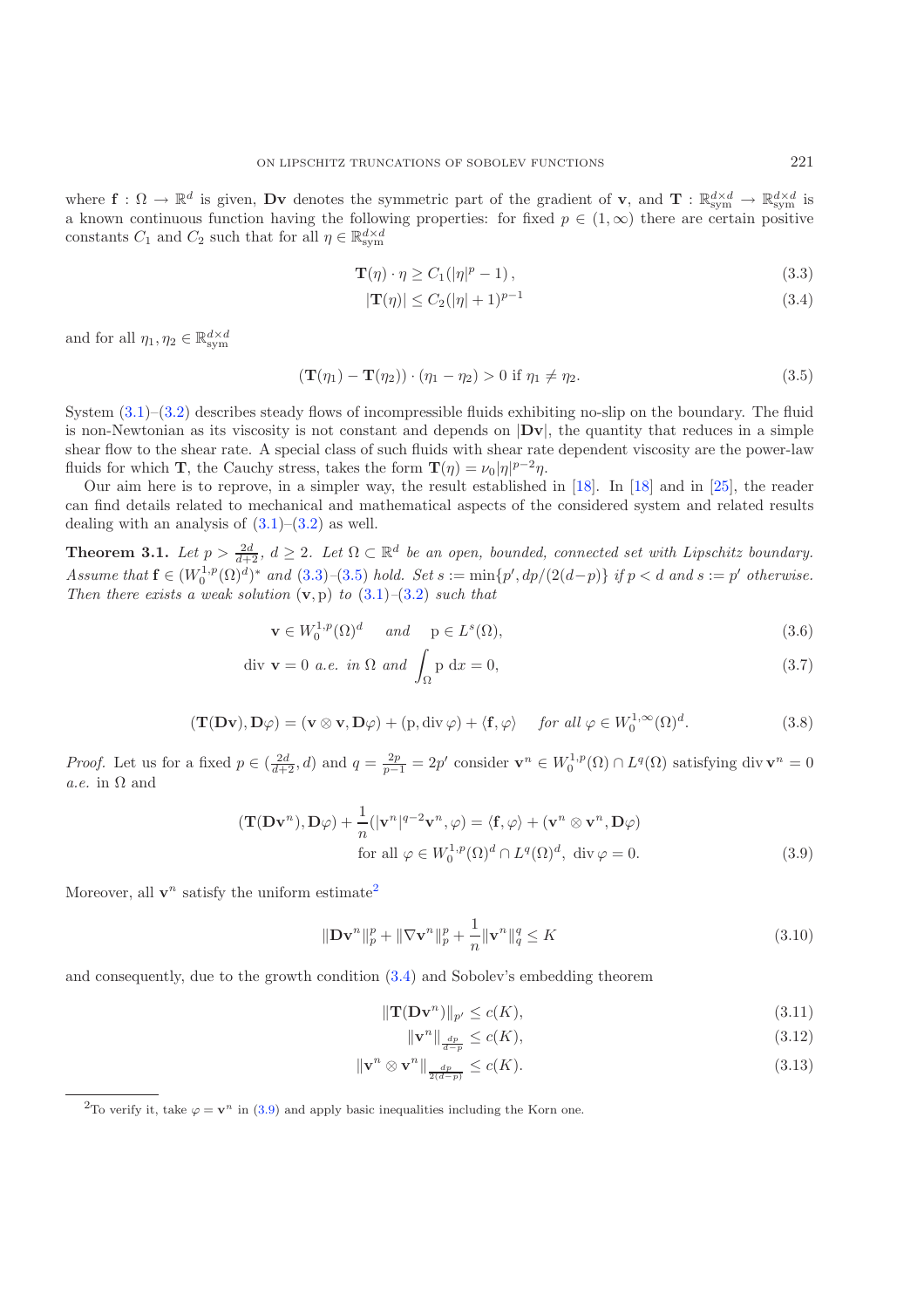The existence of  $\mathbf{v}^n$  solving [\(3.9\)](#page-10-5) for  $n \in \mathbb{N}$  is standard and can be proved, for example, *via* Galerkin approximations combined with the monotone operator theory and the compactness for the velocity. An important feature and the advantage of this approximation consists in the fact that the space of test functions coincides with the space where the solution is constructed. The choice of the value for  $q$  is due to the quadratic term since for  $n \in \mathbb{N}$ 

$$
(\mathbf{v}^n \otimes \mathbf{v}^n, \mathbf{D}\varphi) \le \|\mathbf{v}^n\|_{2p'}^2 \|\mathbf{D}\varphi\|_p = \|\mathbf{v}^n\|_q^2 \|\mathbf{D}\varphi\|_p \le C(n).
$$

Obviously, the estimate [\(3.10\)](#page-10-6) implies the existence of  $\mathbf{v} \in W_0^{1,p}(\Omega)$ , and a (not relabeled) subsequence  $\{\mathbf{v}^n\}$ such that

<span id="page-11-6"></span><span id="page-11-5"></span><span id="page-11-4"></span><span id="page-11-3"></span><span id="page-11-2"></span>
$$
\mathbf{v}^n \rightharpoonup \mathbf{v} \qquad \text{weakly in } W_0^{1,p}(\Omega)^d,
$$
\n(3.14)

$$
\frac{1}{n}(|\mathbf{v}^n|^{q-2}\mathbf{v}^n,\varphi) \to 0 \qquad \text{for all } \varphi \in L^{\infty}(\Omega)^d,
$$
\n(3.15)

and due to the compact embedding theorem

$$
\mathbf{v}^n \to \mathbf{v} \quad \text{strongly in } L^{\sigma}(\Omega)^d \text{ for all } \sigma \in [1, \frac{dp}{d-p}). \tag{3.16}
$$

In particular,

$$
\mathbf{v}^n \to \mathbf{v} \quad \text{strongly in } L^2(\Omega)^d \text{ provided that } p > \frac{2d}{d+2},\tag{3.17}
$$

which implies that

$$
(\mathbf{v}^n \otimes \mathbf{v}^n, \mathbf{D}\varphi) \to (\mathbf{v} \otimes \mathbf{v}, \mathbf{D}\varphi) \quad \text{ for all } \varphi \in W_0^{1,\infty}(\Omega)^d. \tag{3.18}
$$

Next goal is to prove that also

$$
(\mathbf{T}(\mathbf{D}\mathbf{v}^n), \mathbf{D}\varphi) \to (\mathbf{T}(\mathbf{D}\mathbf{v}), \mathbf{D}\varphi) \quad \text{ for all } \varphi \in W_0^{1,\infty}(\Omega)^d. \tag{3.19}
$$

It suffices, by virtue of [\(3.10\)](#page-10-6), [\(3.11\)](#page-10-7) and Vitali's theorem, to show at least for a subsequence that

<span id="page-11-7"></span><span id="page-11-1"></span><span id="page-11-0"></span>
$$
\mathbf{Dv}^n \to \mathbf{Dv} \quad a.e. \text{ in } \Omega. \tag{3.20}
$$

This follows, see for example [\[8\]](#page-20-4) for details, from [\(3.5\)](#page-10-2) provided that for a certain  $\theta \in (0,1]$ 

$$
\limsup_{n \to \infty} \int_{\Omega} \left( (\mathbf{T}(\mathbf{D}\mathbf{v}^n) - \mathbf{T}(\mathbf{D}\mathbf{v})) \cdot (\mathbf{D}\mathbf{v}^n - \mathbf{D}\mathbf{v}) \right)^\theta \mathrm{d}x = 0. \tag{3.21}
$$

To verify [\(3.21\)](#page-11-0) (even with  $\theta = 1$ ) we take  $\varphi = \mathbf{v}^n - \mathbf{v}$  in [\(3.9\)](#page-10-5) and let  $n \to \infty$ . It is then easy to observe that [\(3.21\)](#page-11-0) is a consequence of

$$
\limsup_{n \to \infty} |(\mathbf{v}^n \otimes \mathbf{v}^n, \mathbf{D}(\mathbf{v}^n - \mathbf{v}))| = 0.
$$
\n(3.22)

Since  $(\mathbf{v}^n \otimes \mathbf{v}^n, \mathbf{D}(\mathbf{v}^n - \mathbf{v})) = (\mathbf{v}^n \otimes \mathbf{v}^n, \nabla(\mathbf{v}^n - \mathbf{v})) = -(\mathbf{v}^n \otimes (\mathbf{v}^n - \mathbf{v}), \nabla \mathbf{v})) = -(\mathbf{v}^n \otimes (\mathbf{v}^n - \mathbf{v}), \mathbf{D} \mathbf{v})),$  [\(3.22\)](#page-11-1) follows from  $(3.10)$ ,  $(3.12)$ ,  $(3.13)$  and Hölder's inequality, provided that

$$
p > \frac{3d}{d+2}.\tag{3.23}
$$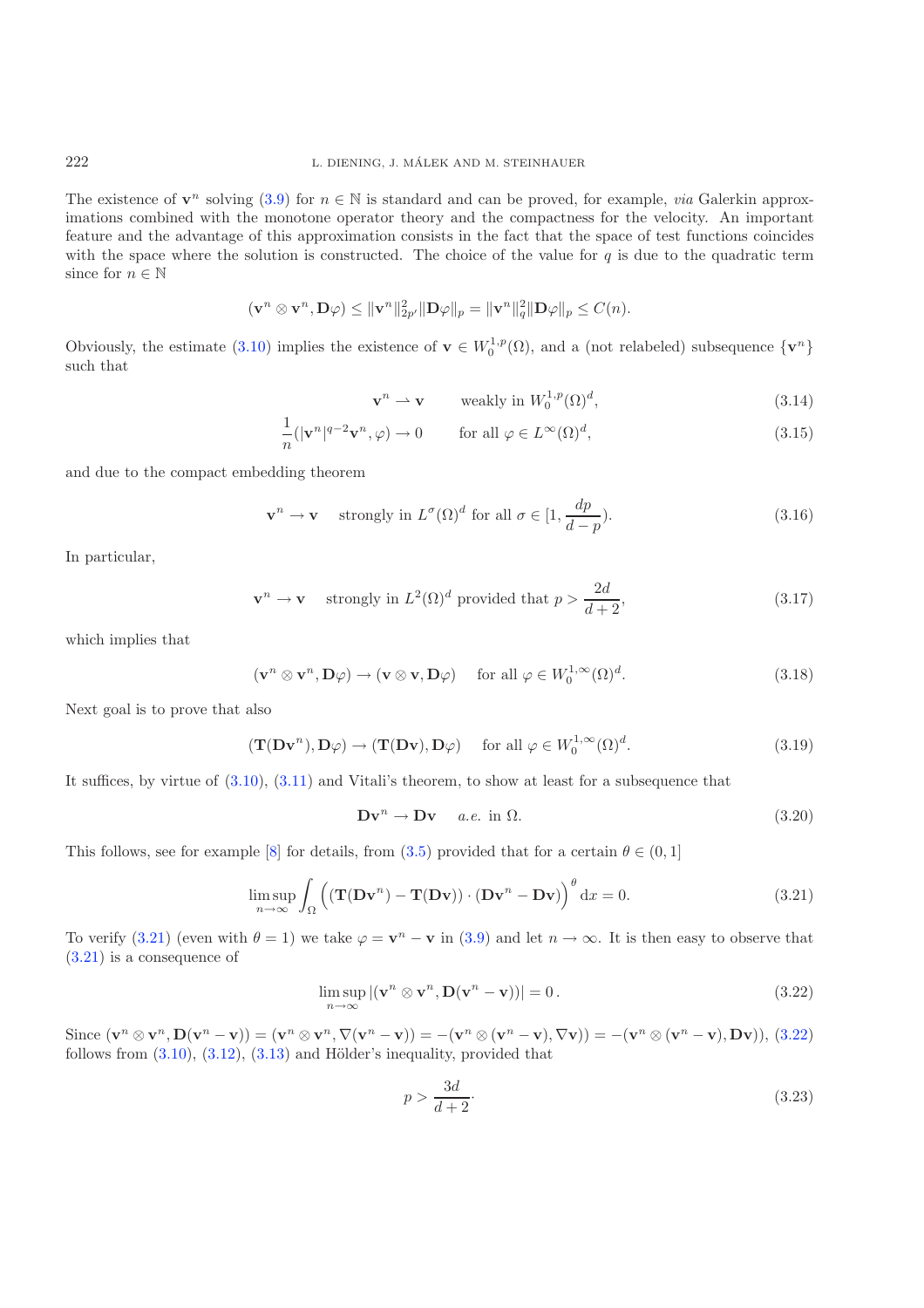In order to establish the existence result also for

$$
p \in \left(\frac{2d}{d+2}, \frac{3d}{d+2}\right],\tag{3.24}
$$

we first notice that owing to  $(3.10)$  and  $(3.14)$  the functions

<span id="page-12-1"></span>
$$
\mathbf{u}^n := \mathbf{v}^n - \mathbf{v}
$$

fulfill the assumptions of Theorem [2.5](#page-5-0) and we conclude the existence of a sequence  $\{u^{n,j}\}$  possessing the properties  $(2.16)$ – $(2.22)$ .

Note that the functions  $\mathbf{u}^{n,j}$  are in general not divergence free on the set  $\{\mathbf{u}^n \neq \mathbf{u}^{n,j}\}\$  and we have to correct them in order to use them as a test function in [\(3.9\)](#page-10-5). For  $1 < \sigma < \infty$  define

$$
L_0^{\sigma}(\Omega) := \left\{ h \in L^{\sigma}(\Omega) \, : \, \int_{\Omega} h \, dx = 0 \right\}.
$$

Since  $\partial\Omega$  is Lipschitz, according to [\[5\]](#page-20-5), there exists an linear operator B such that for all  $\sigma \in (1,\infty)$  we have  $\mathcal{B}: L_0^{\sigma}(\Omega) \to W_0^{1,\sigma}(\Omega)^d$  continuously and div $(\mathcal{B}h) = h$ . In particular for all  $\sigma \in (1,\infty)$  and all  $h \in L_0^{\sigma}(\Omega)$ we have

<span id="page-12-3"></span><span id="page-12-2"></span><span id="page-12-0"></span>
$$
\text{div}(\mathcal{B}h) = h,
$$
  
 
$$
||\mathcal{B}h||_{1,\sigma} \le c \, ||h||_{\sigma},
$$
 (3.25)

where the constant depends only on  $\Omega$  and  $\sigma$ . We define

$$
\psi^{n,j} := \mathcal{B}(\text{div } \mathbf{u}^{n,j}) = \mathcal{B}(\chi_{\{\mathbf{u}^n \neq \mathbf{u}^{n,j}\}} \text{div } \mathbf{u}^{n,j})
$$

Then

$$
||\psi^{n,j}||_{1,p} \le c \, ||\text{div}\,\mathbf{u}^{n,j} \,\chi_{\{\mathbf{u}^n \neq \mathbf{u}^{n,j}\}}||_p.
$$

Consequently, [\(3.14\)](#page-11-2) and [\(2.16\)](#page-5-1)–[\(2.22\)](#page-5-3) yield for  $j \in \mathbb{N}$ ,  $n \to \infty$ ,

$$
\psi^{n,j} \rightharpoonup 0 \quad \text{ weakly in } W^{1,\sigma}(\Omega)^d \quad \text{ for all } \sigma \in (1,\infty), \tag{3.26}
$$

$$
\psi^{n,j} \to 0 \quad \text{strongly in } L^{\sigma}(\Omega)^{d} \qquad \text{for all } \sigma \in (1,\infty), \tag{3.27}
$$

and

$$
\limsup_{n \to \infty} \|\psi^{n,j}\|_{1,p} \le c \limsup_{n \to \infty} \left( \|\text{div } \mathbf{u}^{n,j} \chi_{\{\mathbf{u}^n \neq \mathbf{u}^{n,j}\}}\|_p \right)
$$
\n
$$
\le c \limsup_{n \to \infty} \left( \|\nabla \mathbf{u}^{n,j} \chi_{\{\mathbf{u}^n \neq \mathbf{u}^{n,j}\}}\|_p \right) \tag{3.28}
$$
\n
$$
\le c \epsilon_j
$$

with  $\epsilon_j := K 2^{-\frac{j}{p}}$ . Note that we have used in [\(3.26\)](#page-12-0) that a continuous linear operator preserves weak convergence.

Next, we take in  $(3.9) \varphi$  $(3.9) \varphi$  of the form

$$
\varphi^{n,j} = \mathbf{u}^{n,j} - \psi^{n,j}.\tag{3.29}
$$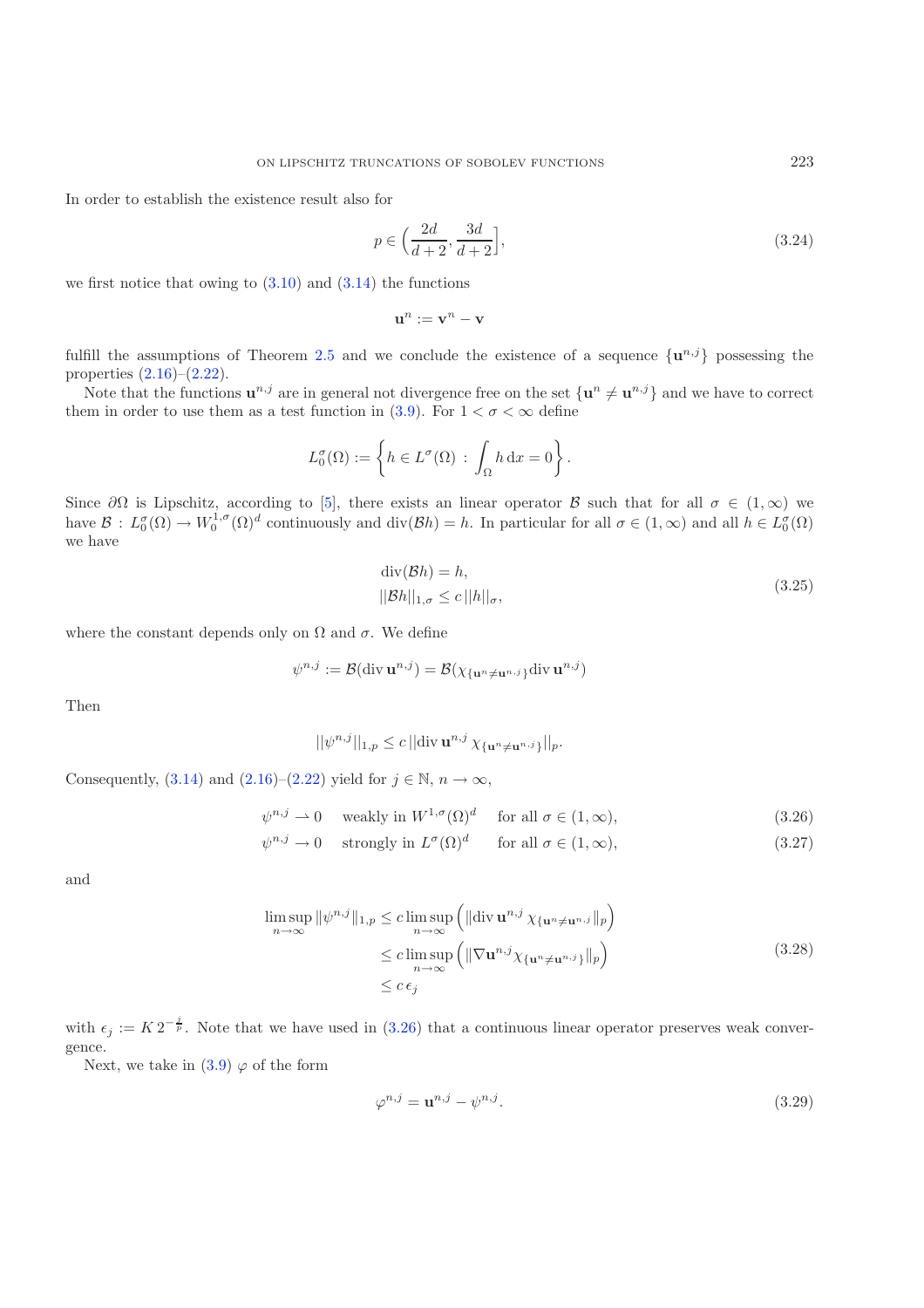Note that  $\varphi^{n,j} \in W_0^{1,s'}(\Omega)^d \cap L^q(\Omega)^d$  and by  $(3.25)$ 

<span id="page-13-1"></span><span id="page-13-0"></span>
$$
\operatorname{div}\varphi^{n,j} = 0.\tag{3.30}
$$

Note that due to [\(3.26\)](#page-12-0) and [\(3.27\)](#page-12-2) we have for  $j \in \mathbb{N}$ ,  $n \to \infty$ 

$$
\varphi^{n,j} \rightharpoonup 0 \quad \text{ weakly in } W^{1,\sigma}(\Omega)^d \quad \text{ for all } \sigma \in (1,\infty), \tag{3.31}
$$

 $\varphi^{n,j} \to 0$  strongly in  $L^{\sigma}(\Omega)^d$  for all  $\sigma \in (1,\infty)$ . (3.32)

The weak formulation of the approximative problem [\(3.9\)](#page-10-5) with  $\varphi^{n,j}$  as a test function can be rewritten as

$$
(\mathbf{T}(\mathbf{D}\mathbf{v}^n) - \mathbf{T}(\mathbf{D}\mathbf{v}), \mathbf{D}\mathbf{u}^{n,j}) = (\mathbf{T}(\mathbf{D}\mathbf{v}^n), \mathbf{D}\psi^{n,j})
$$
  
\n
$$
- (\mathbf{T}(\mathbf{D}\mathbf{v}), \mathbf{D}\mathbf{u}^{n,j})
$$
  
\n
$$
- \frac{1}{n} (|\mathbf{v}^n|^{q-2} \mathbf{v}^n, \varphi^{n,j}) + \langle \mathbf{f}, \varphi^{n,j} \rangle
$$
  
\n
$$
+ (\mathbf{v}^n \otimes \mathbf{v}^n, \mathbf{D}\varphi^{n,j})
$$
  
\n
$$
:= J_{n,j}^1 + J_{n,j}^2 + J_{n,j}^3 + J_{n,j}^4.
$$
\n(3.33)

From  $W_0^{1,p}(\Omega) \hookrightarrow \hookrightarrow L^2(\Omega)$  (since  $p > \frac{2d}{d+2}$ ) and [\(3.14\)](#page-11-2) we deduce

<span id="page-13-3"></span><span id="page-13-2"></span>
$$
\mathbf{v}^n \otimes \mathbf{v}^n \to \mathbf{v} \otimes \mathbf{v} \quad \text{in } L^2(\Omega).
$$

Letting  $n \to \infty$ , we observe from [\(3.10\)](#page-10-6) and [\(3.18\)](#page-11-3) that

$$
\lim_{n \to \infty} (J_{n,j}^2 + J_{n,j}^3 + J_{n,j}^4) = 0.
$$
\n(3.34)

On the other hand with Hölder's inequality,  $(3.11)$ , and  $(3.28)$ 

<span id="page-13-4"></span>
$$
\limsup_{n \to \infty} J_{n,j}^1 \le c(K) \epsilon_j.
$$
\n(3.35)

Overall,  $(3.33)$ ,  $(3.34)$ , and  $(3.35)$  imply for all  $j \in \mathbb{N}$ 

$$
\limsup_{n \to \infty} (\mathbf{T}(\mathbf{D} \mathbf{v}^n) - \mathbf{T}(\mathbf{D} \mathbf{v}), \mathbf{D} \mathbf{u}^{n,j}) \le c(K) \epsilon_j.
$$
\n(3.36)

Now, [\(3.21\)](#page-11-0) follows immediately from [\(3.36\)](#page-13-3) and Lemma [2.6.](#page-8-0) This proves the validity of [\(3.9\)](#page-10-5). This and [\(3.16\)](#page-11-4),  $(3.18)$ , as well as  $(3.19)$  prove that

$$
(\mathbf{T}(\mathbf{D}\mathbf{v}), \mathbf{D}\varphi) = \langle \mathbf{f}, \varphi \rangle + (\mathbf{v} \otimes \mathbf{v}, \mathbf{D}\varphi) \quad \text{ for all } \varphi \in W_0^{1, \infty}(\Omega)^d, \quad \text{div } \varphi = 0.
$$
 (3.37)

Next, we apply deRham's theorem and the Nečas theorem on Sobolev spaces with negative exponents to reconstruct the pressure. Especially, there is  $p \in L_0^s(\Omega)$  fulfilling

$$
(\mathbf{T}(\mathbf{D}\mathbf{v}), \mathbf{D}\varphi) = \langle \mathbf{f}, \varphi \rangle + (\mathbf{v} \otimes \mathbf{v}, \mathbf{D}\varphi) + (\mathbf{p}, \text{div}\varphi)
$$
  
for all  $\varphi \in W_0^{1, \infty}(\Omega)^d$ . (3.38)

The proof of Theorem [3.1](#page-10-0) is complete.  $\Box$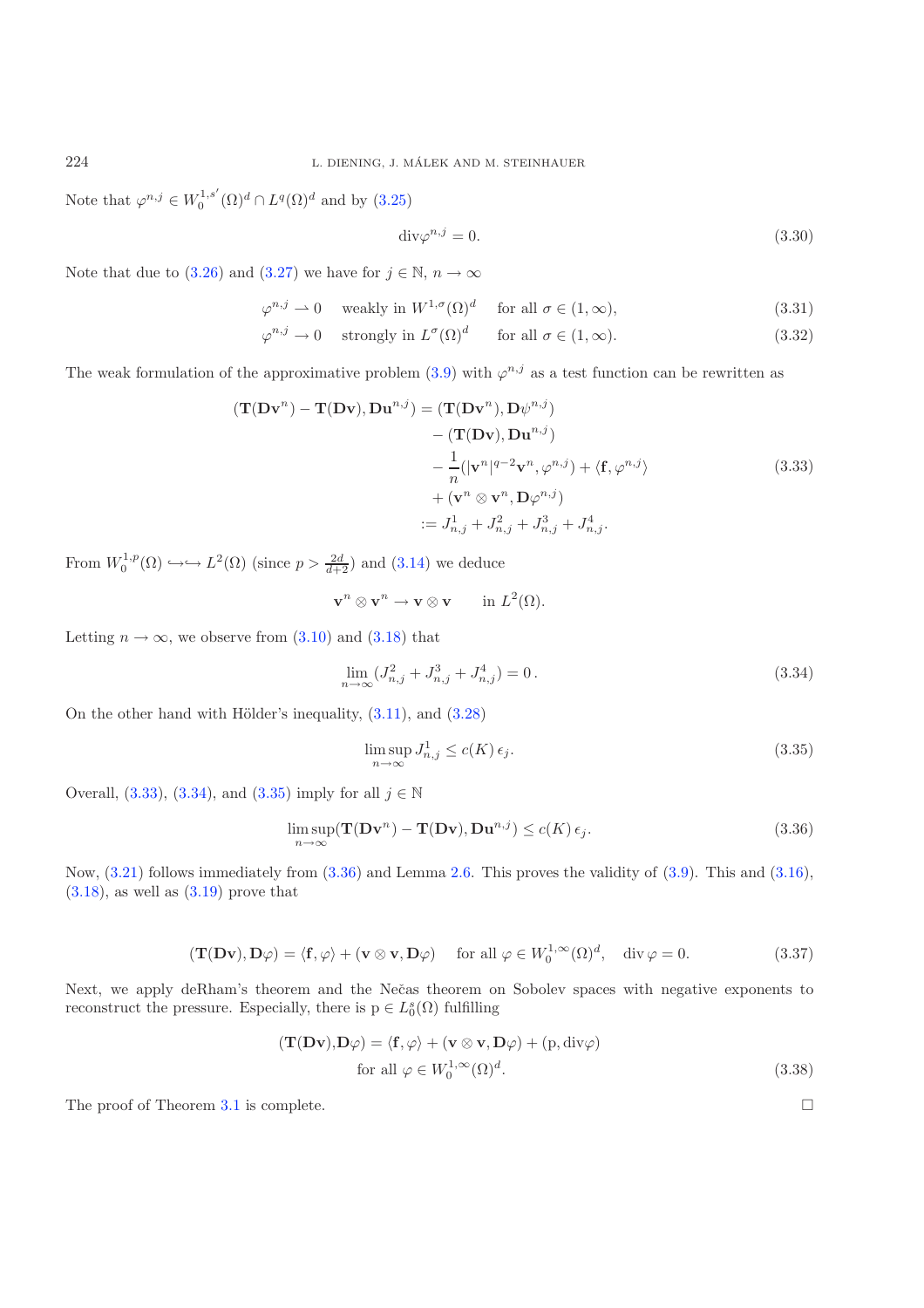### 4. Lipschitz truncations of variable exponent Sobolev functions

<span id="page-14-0"></span>In this section we will give a brief introduction to the Lebesgue and Sobolev space with variable exponents. We refer the interested reader to [\[16](#page-21-17)[,22](#page-21-18)] and the literature cited below.

Let  $\Omega \subset \mathbb{R}^d$  be an open set. By  $B_r(x)$  we denote a ball in  $\mathbb{R}^d$  with radius r and center x. We write  $B_r$  if the center is not important. Let  $p: \Omega \to [1,\infty)$  be a measurable bounded function, called a variable exponent on  $\Omega$ , and denote  $p^+ = \text{ess supp}(x)$  and  $p^- = \text{ess inf}(p(x))$ . For the sake of simplicity we will always assume that  $1 < p^- \leq p^+ < \infty$ . We define the *variable exponent Lebesgue space*  $L^{p(\cdot)}(\Omega)$  to consist of all measurable functions  $f : \Omega \to \mathbb{R}$  for which the modular

<span id="page-14-3"></span>
$$
\varrho_{L^{p(\cdot)}(\Omega)}(f) = \int_{\Omega} |f(x)|^{p(x)} dx
$$

is finite. We define the Luxemburg norm on this space by

$$
||f||_{L^{p(\cdot)}(\Omega)} = \inf \left\{ \lambda > 0 \colon \varrho_{L^{p(\cdot)}(\Omega)}(f/\lambda) \le 1 \right\},\,
$$

which is just the Minkowski functional of the absolutely convex set  $\{f : \varrho_{L^{p(\cdot)}(\Omega)}(f) \leq 1\}$ . Equipped with this norm the set  $L^{p(\cdot)}$  is a Banach space. Since  $L^{p(\cdot)}(\Omega) \to L^{p-}(\Omega)$  we can define the *variable exponent Sobolev space*  $W^{1,p(\cdot)}(\Omega)$  as the subspace of  $L^{p(\cdot)}(\Omega)$  of functions f whose distributional gradient exists and satisfies  $\nabla f \in L^{p(\cdot)}(\Omega)$ . The norm  $||f||_{W^{1,p(\cdot)}(\Omega)} = ||f||_{L^{p(\cdot)}(\Omega)} + ||\nabla f||_{L^{p(\cdot)}(\Omega)}$  makes  $W^{1,p(\cdot)}(\Omega)$  a Banach space. If there is no misunderstandig will write  $||\cdot||_{p(\cdot)}$  and  $||\cdot||_{1,p(\cdot)}$  for the norms of the spaces  $L^{p(\cdot)}(\Omega)$  and  $W^{1,p(\cdot)}(\Omega)$ . Due to  $1 < p^- \leq p^+ < \infty$  the spaces  $L^{p(\cdot)}(\Omega)$  and  $W^{1,p(\cdot)}(\Omega)$  are reflexive. The dual of  $L^{p(\cdot)}$  is  $L^{p'(\cdot)}$ , where  $\frac{1}{p(x)} + \frac{1}{p'(x)} = 1$  for all  $x \in \Omega$ .

For fixed exponent spaces we have a very simple relationship between norm and modular. In the variable exponent case this is not so. However, we have the following useful property:

$$
\varrho_{p(\cdot)}(f) \le 1 \text{ if and only if } ||f||_{p(\cdot)} \le 1. \tag{4.1}
$$

We say that a variable exponent  $p : \Omega \to [1,\infty)$  is (*locally*) log-Hölder continuous if there exists a constant  $c > 0$  such that

$$
|p(x) - p(y)| \le \frac{c}{\log(1/|x - y|)},
$$

for all points  $x, y \in \Omega$  with  $|x - y| < \frac{1}{2}$ . (Note that this local continuity condition is uniform in  $\Omega$ .) We say that p is globally log-Hölder continuous if it is locally log-Hölder continuous and there exist constants  $c > 0$  and  $p_{\infty} \in [1, \infty)$  such that for all points  $x \in \Omega$  we have

$$
|p(x) - p_{\infty}| \le \frac{c}{\log(e + |x|)}.
$$

<span id="page-14-1"></span>The following simple fact is proven *e.g.* in [\[7](#page-20-6)[,11\]](#page-20-7):

**Proposition 4.1.** *Let*  $\Omega \subset \mathbb{R}^d$ . *If* p *is globally* log-Hölder continuous on  $\Omega$ , then there exists an extension  $\tilde{p}$ *such that*  $\tilde{p}$  *is globally* log-*Hölder continuous on*  $\mathbb{R}^d$  *and*  $\tilde{p}^- = p^-$ ,  $\tilde{p}^+ = p^+$ .

For  $f \in L^1_{loc}(\mathbb{R}^d)$ , we define the non-centered maximal function of f by

$$
Mf(x) := \sup_{B \ni x} \int_B |f(y)| \, \mathrm{d}y,
$$

<span id="page-14-2"></span>where the maximum is taken over all balls  $B \subset \mathbb{R}^d$  which contain x. The following proposition is proved in [\[6](#page-20-8)[,9\]](#page-20-9).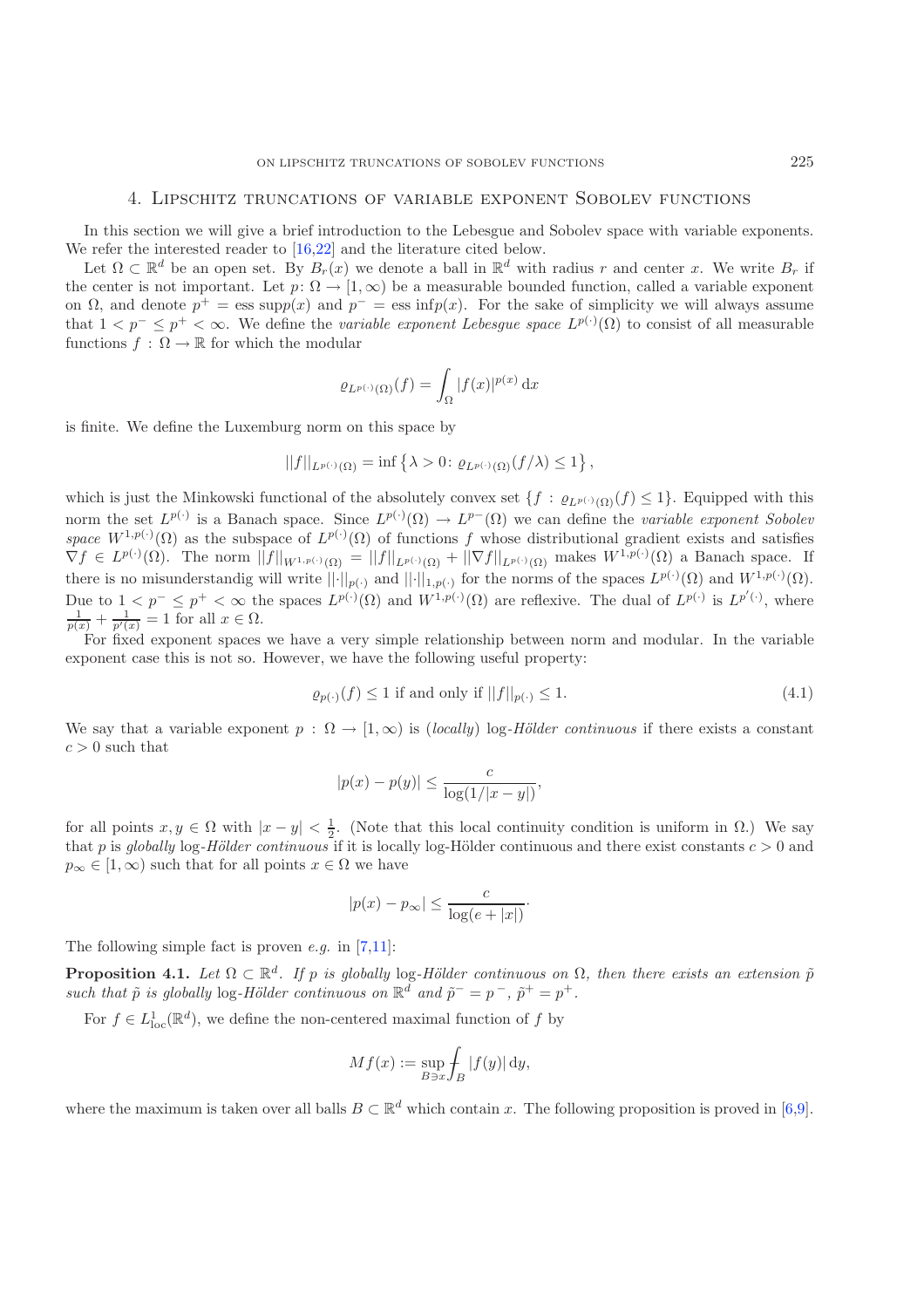**Proposition 4.2.** *Let*  $p: \mathbb{R}^d \to [1, \infty)$  *be a variable exponent with*  $1 < p^- \leq p^+ < \infty$  *which is globally* log-*Hölder continuous. Then the Hardy-Littlewood maximal operator* M *is continuous from*  $L^{p(\cdot)}(\mathbb{R}^d)$  *to*  $L^{p(\cdot)}(\mathbb{R}^d)$ *.* 

Global log-Hölder continuity is the best possible modulus of continuity to imply the boundedness of the maximal operator, see [\[6](#page-20-8)[,30](#page-21-19)]. But for other, weaker results see [\[9](#page-20-9)[,24](#page-21-20)[,28\]](#page-21-21). If the maximal operator is bounded, then it follows easily that  $C_0^{\infty}(\mathbb{R}^d)$  is dense in  $W^{1,p(\cdot)}(\mathbb{R}^d)$ .

<span id="page-15-6"></span>The following Corollary is a consequence of Propositions [4.1](#page-14-1) and [4.2.](#page-14-2) It can be used to verify the assumptions on p for the Lipschitz truncation Theorem [4.4](#page-15-0) below.

**Corollary 4.3.** *Let*  $\Omega$  *be bounded with Lipschitz boundary and let*  $p : \Omega \to [1, \infty)$  *be* log-Hölder continuous *with*  $1 < p^- \leq p^+ < \infty$ . Then there exist an extension  $\tilde{p}$  :  $\mathbb{R}^d \to [1,\infty)$  *with*  $1 < \tilde{p}^- \leq \tilde{p}^+ < \infty$  such that the *Hardy-Littlewood maximal operator* M *is continuous from*  $L^{\tilde{p}(\cdot)}(\mathbb{R}^d)$  *to*  $L^{\tilde{p}(\cdot)}(\mathbb{R}^d)$ *.* 

<span id="page-15-0"></span>We are now prepared to generalize the results on Lipschitz truncations of standard Sobolev functions established in Section [2](#page-2-0) to Sobolev spaces with variable exponents.

**Theorem 4.4.** *Let*  $\Omega \subset \mathbb{R}^d$  *be a bounded domain which satisfies Assumption* [2.1](#page-2-3) *and let*  $p : \mathbb{R}^d \to [1, \infty)$  *with*  $1 < p^- \leq p^+ < \infty$  be such that M is continuous from  $L^{p(\cdot)}(\mathbb{R}^d)$  to  $L^{p(\cdot)}(\mathbb{R}^d)$ . Let  $\mathbf{v}^n \in W_0^{1,p(\cdot)}(\Omega)$  be such that  $\mathbf{v}^n \rightharpoonup \mathbf{0}$  weakly in  $W_0^{1,p(\cdot)}(\Omega)$  as  $n \to \infty$ . Set

<span id="page-15-2"></span><span id="page-15-1"></span>
$$
K := \sup_{n} ||\mathbf{v}^{n}||_{1, p(\cdot)} < \infty,
$$
\n(4.2)

$$
\gamma_n := ||\mathbf{v}^n||_{p(\cdot)} \to 0 \qquad (n \to \infty). \tag{4.3}
$$

Let  $\theta_n > 0$  be such that  $(e.g. \theta_n := \sqrt{\gamma_n})$ 

$$
\theta_n \to 0
$$
 and  $\frac{\gamma_n}{\theta_n} \to 0$   $(n \to \infty)$ .

*Then there exist sequences*  $\mu_j$  *and*  $\lambda_{n,j} > 1$  *such that for all*  $n, j \in \mathbb{N}$ 

<span id="page-15-5"></span><span id="page-15-4"></span><span id="page-15-3"></span>
$$
\mu_j \le \lambda_{n,j} \le \mu_{j+1} \tag{4.4}
$$

*and a sequence*  $\mathbf{v}^{n,j} \in W_0^{1,\infty}(\Omega)$  *such that for all j, n*  $\in \mathbb{N}$ 

$$
||\mathbf{v}^{n,j}||_{\infty} \le \theta_n \to 0 \qquad (n \to \infty), \tag{4.5}
$$

$$
\|\nabla \mathbf{v}^{n,j}\|_{\infty} \le c \,\lambda_{n,j} \le c \,\mu_{j+1}.\tag{4.6}
$$

*Moreover, up to a nullset*

$$
\{\mathbf v^{n,j} \neq \mathbf v^n\} \subset \Omega \cap (\{M\mathbf v^n > \theta_n\} \cup \{M(\nabla \mathbf v^n) > 2\lambda_{n,j}\}).\tag{4.7}
$$

*For all*  $j \in \mathbb{N}$  *and*  $n \to \infty$ 

 $\mathbf{v}^{n,j} \to \mathbf{0}$  *strongly in*  $L^s(\Omega)^d$  *for all*  $s \in [1,\infty]$ , (4.8)

$$
\mathbf{v}^{n,j} \rightharpoonup \mathbf{0} \quad weakly \ in \ W_0^{1,s}(\Omega)^d \ for \ all \ s \in [1,\infty), \tag{4.9}
$$

$$
\nabla \mathbf{v}^{n,j} \stackrel{*}{\rightharpoonup} 0 \quad * \text{-weakly in } L^{\infty}(\Omega)^{d \times d}.
$$
\n(4.10)

*Furthermore, there exists a sequence*  $\epsilon_j > 0$  *with*  $\epsilon_j \to 0$  *for*  $j \to \infty$  *such that for all*  $n, j \in \mathbb{N}$ 

$$
||\nabla \mathbf{v}^{n,j} \chi_{\{\mathbf{v}^{n,j}\neq \mathbf{v}^n\}}||_{p(\cdot)} \le c ||\lambda_{n,j} \chi_{\{\mathbf{v}^{n,j}\neq \mathbf{v}^n\}}||_{p(\cdot)} \le c \frac{\gamma_n}{\theta_n} \mu_{j+1} + \epsilon_j.
$$
 (4.11)

*It is possible to choose*  $\epsilon_j := 2^{-j/p^+}$ *. The constant c depends on*  $\Omega$  *via Assumption* [2.1](#page-2-3)*.*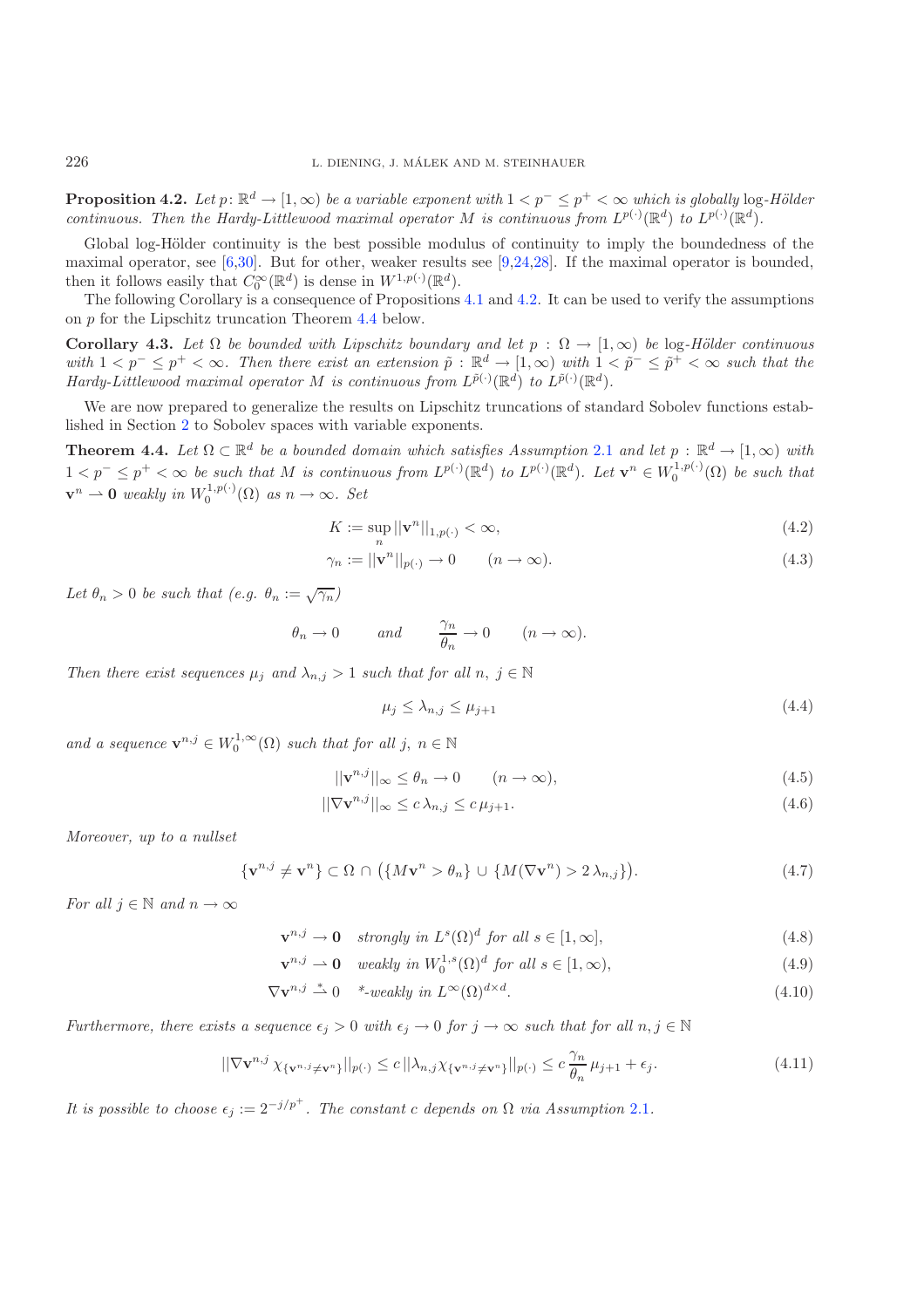*Proof.* From Lemma 5.5 of [\[10](#page-20-10)] it follows that  $W_0^{1,p(\cdot)}(\Omega)$  embeds compactly into  $L^{p(\cdot)}(\Omega)$ . Therefore, from  $\mathbf{v}^n \to \mathbf{0}$  in  $W_0^{1,p(\cdot)}(\Omega)^d$  we deduce  $\mathbf{v}^n \to \mathbf{0}$  in  $L^{p(\cdot)}(\Omega)^d$ . So [\(4.2\)](#page-15-1) and [\(4.3\)](#page-15-2) are just direct consequences of  $\mathbf{v}^n \rightharpoonup \mathbf{0}$  in  $W_0^{1,p(\cdot)}(\Omega)^d$ .

Now, [\(4.2\)](#page-15-1) and the continuity of the Hardy-Littlewood maximal function imply

$$
\sup_{n} |M\mathbf{v}^{n}|_{p(\cdot)} + \sup_{n} |M(\nabla \mathbf{v}^{n})|_{p(\cdot)} \le c K,
$$
\n(4.12)

so [\(4.1\)](#page-14-3) implies

$$
\sup_{n}\int |M\mathbf{v}^{n}/(c K)|^{p(x)} dx + \sup_{n}\int |M(\nabla \mathbf{v})^{n}/(c K)|^{p(x)} dx \leq 1.
$$

Next, we observe that for  $g \in L^{p(\cdot)}(\mathbb{R}^d)$  with  $||g||_{p(\cdot)} \leq 1$  we have

$$
1 \geq \int_{\mathbb{R}^d} |g(x)|^{p(x)} dx = \int_{\mathbb{R}^d} \int_0^{\infty} p(x) t^{p(x)-1} \chi_{\{|g|>t\}} dt dx
$$
  
\n
$$
\geq \int_{\mathbb{R}^d} \sum_{m \in \mathbb{Z}} \int_{2^m}^{2^{m+1}} t^{p(x)-1} \chi_{\{|g|>t\}} dt dx
$$
  
\n
$$
\geq \int_{\mathbb{R}^d} \sum_{m \in \mathbb{Z}} (2^m)^{p(x)} \chi_{\{|g|>2^{m+1}\}} dx
$$
  
\n
$$
\geq \int_{\mathbb{R}^d} \sum_{m \in \mathbb{N}} (2^m)^{p(x)} \chi_{\{|g|>2^{m+1}\}} dx
$$
  
\n
$$
= \sum_{j \in \mathbb{N}} \sum_{k=2^j}^{2^{j+1}-1} \int_{\mathbb{R}^d} (2^k)^{p(x)} \chi_{\{|g|>2^{k+1}\}} dx.
$$
\n(4.13)

The choice  $g = M(\nabla \mathbf{v}^n)/(c K)$  implies

<span id="page-16-0"></span>
$$
\sum_{j \in \mathbb{N}} \sum_{k=2^j}^{2^{j+1}-1} \int_{\mathbb{R}^d} \left(2^k\right)^p \chi_{\{|M(\nabla \mathbf{v}^n/(c K))| > 2 \cdot 2^k\}} \, \mathrm{d}x \le 1.
$$

Especially, for all  $j, n \in \mathbb{N}$ 

<span id="page-16-1"></span>
$$
\sum_{k=2^j}^{2^{j+1}-1} \int_{\mathbb{R}^d} \left(2^k\right)^{p(x)} \chi_{\{|M(\nabla \mathbf{v}^n/(c K))|>2\cdot 2^k\}} \, \mathrm{d}x \le 1.
$$

Since the sum contains  $2^j$  summands, there is at least one index  $k_{n,j}$  such that

$$
\int_{\mathbb{R}^d} \left( 2^{k_{n,j}} \right)^{p(x)} \chi_{\{|M(\nabla \mathbf{v}^n/(c\, K))| > 2 \cdot 2^{k_{n,j}}\}} \, \mathrm{d}x \le 2^{-j}.\tag{4.14}
$$

Let  $\epsilon_j := 2^{-j/p^+}$  then  $\lim_{j\to\infty} \epsilon_j = 0$ . By definition of the norm  $||\cdot||_{p(\cdot)}$  and  $p^+ < \infty$  it follows from [\(4.14\)](#page-16-0) that

$$
||2^{k_{n,j}} \chi_{\{|M(\nabla \mathbf{v}^n/(cK))|>2 \cdot 2^{k_{n,j}}\}}||_{p(\cdot)} \,dx \le \epsilon_j.
$$
\n(4.15)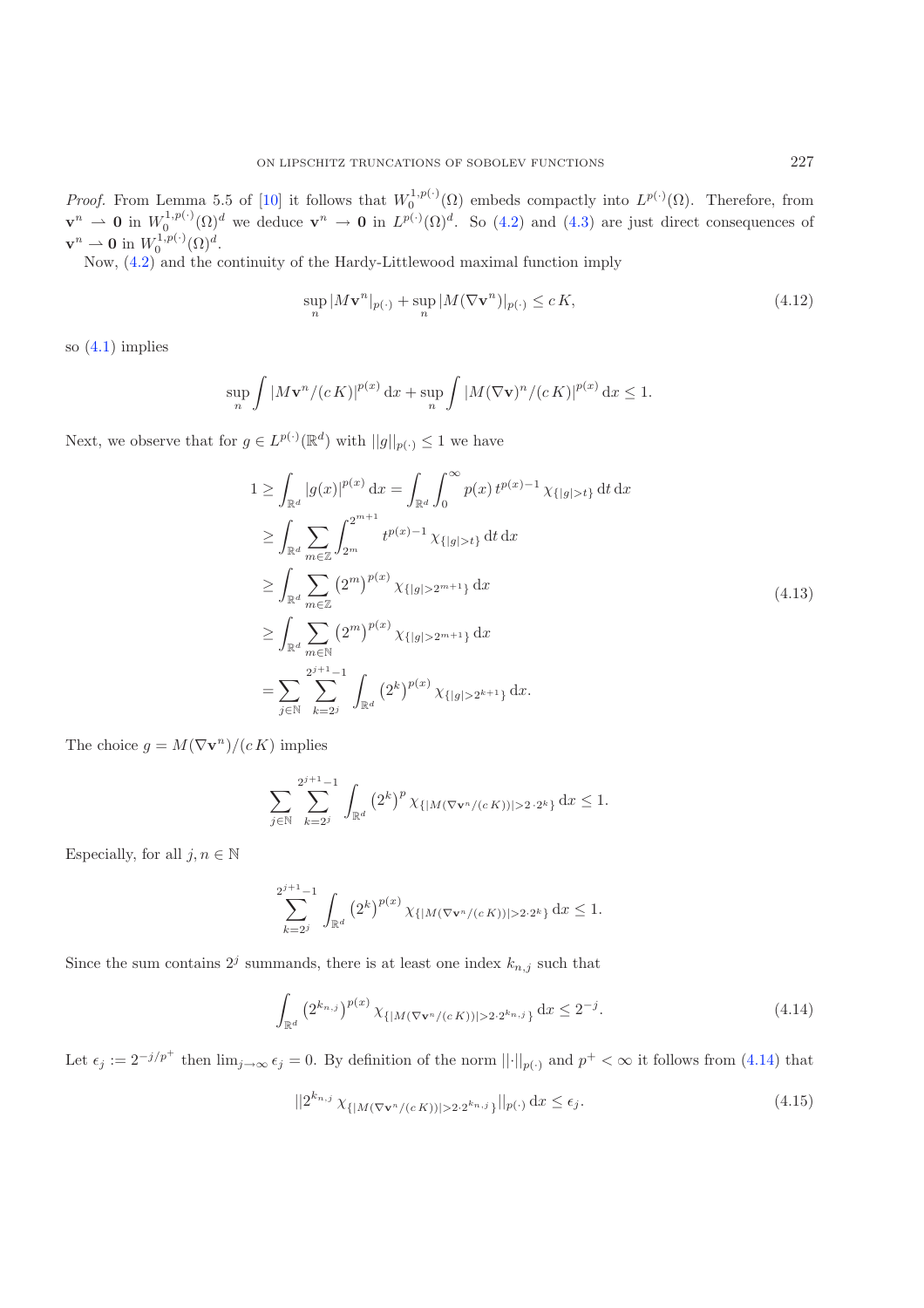Define  $\lambda_{n,j} := 2^{k_{n,j}}$  and  $\mu_j := 2^{2^j}$ . Then

<span id="page-17-0"></span>
$$
\mu_j = 2^{2^j} \le \lambda_{n,j} < 2^{2^{j+1}} = \mu_{j+1} \tag{4.16}
$$

and we conclude from [\(4.15\)](#page-16-1) that

$$
||\lambda_{n,j}\chi_{\{|M(\nabla \mathbf{v}^n)|>2\cdot c\,K\,\lambda_{n,j}\}}||_{p(\cdot)}\,\mathrm{d}x\leq\epsilon_j.\tag{4.17}
$$

Next, we notice that

$$
||\lambda_{n,j} \chi_{\{M\mathbf{v}^n > \theta_n\}} \cup \{M(\nabla \mathbf{v}^n) > 2 c K \lambda_{n,j}\} \, dx||_{p(\cdot)}
$$
  
\n
$$
\leq \frac{\lambda_{n,j}}{\theta_n} ||\theta_n \chi_{\{M\mathbf{v}^n > \theta_n\}}||_{p(\cdot)} + ||\lambda_{n,j} \chi_{\{M(\nabla \mathbf{v}^n) > 2 c K \lambda_{n,j}\}}||_{p(\cdot)}
$$
  
\n
$$
\leq \frac{\lambda_{n,j}}{\theta_n} ||M\mathbf{v}^n||_{p(\cdot)} + \epsilon_j
$$
  
\n
$$
\leq c \frac{\lambda_{n,j}}{\theta_n} c ||\mathbf{v}^n||_{p(\cdot)} + \epsilon_j
$$
  
\n
$$
= c \frac{\gamma_n}{\theta_n} \lambda_{n,j} + \epsilon_j
$$
  
\n
$$
\leq c \frac{\gamma_n}{\theta_n} \mu_{j+1} + \epsilon_j.
$$
  
\n(4.18)

For each  $n, j \in \mathbb{N}$  we apply Theorem [2.5](#page-5-0) and set

<span id="page-17-2"></span><span id="page-17-1"></span>
$$
\mathbf{v}^{n,j} := (\mathbf{v}^n)_{\theta_n, \lambda_{n,j}}.
$$

Due to Theorem [2.5](#page-5-0) (with  $\theta_n$  and  $2 c K \lambda_{n,j}$ ) we have for all  $n, j \in \mathbb{N}$ 

$$
||\mathbf{v}^{n,j}||_{\infty} \le \theta_n,\tag{4.19}
$$

$$
\|\nabla \mathbf{v}^{n,j}\|_{\infty} \le 2 c K c_1 A_1 \lambda_{n,j} =: c K \lambda_{n,j} \le c K \mu_{j+1}
$$
\n(4.20)

and up to a nullset

$$
\{\mathbf v^{n,j} \neq \mathbf v^n\} \subset \Omega \cap (\{M\mathbf v^n > \theta_n\} \cup \{M(\nabla \mathbf v^n) > 2cK\lambda_{n,j}\}).\tag{4.21}
$$

Using  $(4.18)$ ,  $(4.20)$ , and  $(4.21)$  we observe

$$
||\nabla \mathbf{v}^{n,j} \chi_{\{\mathbf{v}^{n,j}\neq \mathbf{v}^n\}}||_{p(\cdot)} \leq ||\lambda_{n,j} \chi_{\{\mathbf{v}^{n,j}\neq \mathbf{v}^n\}}||_{p(\cdot)} \leq c \frac{\gamma_n}{\theta_n} \mu_{j+1} + \epsilon_j.
$$
 (4.22)

This proves [\(4.11\)](#page-15-3).

Since  $\mathcal{D}(\Omega)$  is dense in  $L^{s'}(\Omega)$  for all  $s' \in [1,\infty)$  and  $(4.20)$  implies that

$$
\int_{\Omega} \nabla \mathbf{v}_{\theta_n,\lambda}^n \,\varphi \,dx = -\int_{\Omega} \mathbf{v}_{\theta_n,\lambda}^n \,\nabla \varphi \,dx \to 0 \text{ as } n \to \infty, \text{ for all } \varphi \in \mathcal{D}(\Omega),
$$

[\(4.9\)](#page-15-4) and [\(4.10\)](#page-15-5) follow for  $s \in (1,\infty]$ . The case  $s = 1$  then also follows.

**Remark 4.5.** We would like to remark that Theorem [4.4](#page-15-0) can easily be extended to other spaces such as weighted  $L^p$  spaces. Let for example  $1 < p < \infty$  and  $\omega \in A_p$ , where  $A_p$  denotes the Muckenhoupt class. Then M is a continuous operator on  $L^p(\mathbb{R}^d; \omega \, dx)$ . As consequence Theorem [4.4](#page-15-0) remains true if we replace  $L^{p(\cdot)}$  by  $L^p(\mathbb{R}^d; \omega \, dx)$  and  $W^{1,p(\cdot)}$  by  $W^{1,p}(\mathbb{R}^d; \omega \, dx)$ .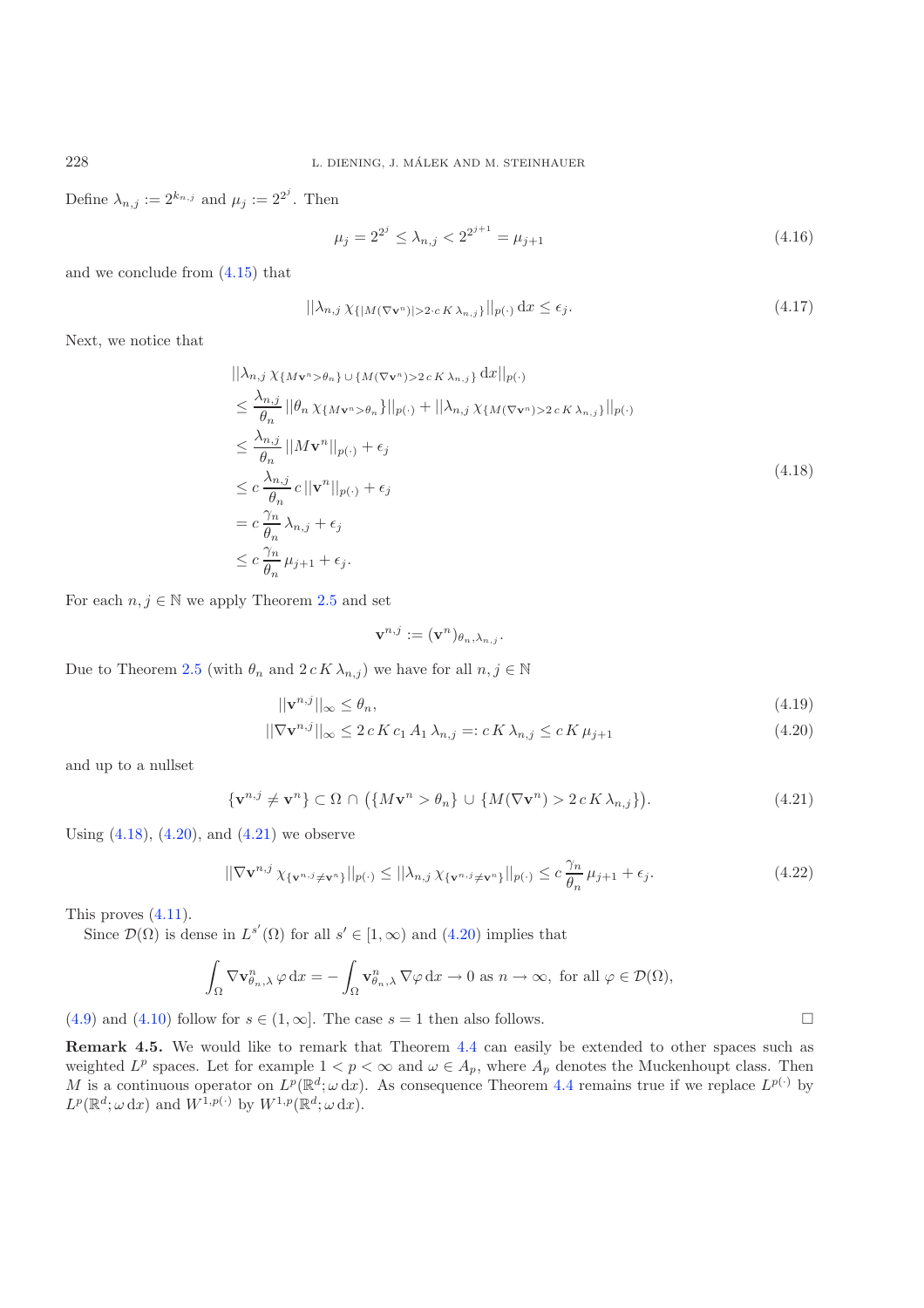#### 5. An application: existence result for electro-rheological fluids

<span id="page-18-0"></span>In Section [3](#page-9-0) we have studied the system

$$
\operatorname{div}(\mathbf{v} \otimes \mathbf{v}) - \operatorname{div}(\mathbf{T}(\mathbf{D}\mathbf{v})) = -\nabla p + \mathbf{f}, \quad \operatorname{div}\mathbf{v} = 0 \text{ in } \Omega \tag{5.1}
$$

and

<span id="page-18-5"></span><span id="page-18-4"></span><span id="page-18-3"></span><span id="page-18-2"></span>
$$
\mathbf{v} = \mathbf{0} \text{ on } \partial \Omega \tag{5.2}
$$

under the assumption that p appearing in [\(3.3\)](#page-10-1) and [\(3.10\)](#page-10-6) is constant, with  $1 < p < \infty$ . Motivated by a model introduced in [\[31](#page-21-22)[,32\]](#page-21-23) to describe motions of electrorheological fluids and that has been further studied in [\[33\]](#page-21-24), we are also interested in the case, where  $p$  is a function of spatial variables. Electrorheological fluids are a special type of smart fluids which change their material properties due to the application of an electric field. In the model in [\[32\]](#page-21-23) p is not a constant but a function of the electric field **E**, *i.e.*  $p = p(|\mathbf{E}|^2)$ . The interested reader can find the full model for electrorheolgical fluids in [\[33\]](#page-21-24). The electric field itself is a solution to the quasi–static Maxwell equations and is not influenced by the motion of the fluid. Thus, we can separate the Maxwell equation from  $(5.1)$  and to study, for a given function  $p: \Omega \to (1, \infty)$ , system  $(5.1)$  with  $\mathbf{T}: \Omega \times \mathbb{R}^{d \times d}_{\text{sym}} \to \mathbb{R}^{d \times d}_{\text{sym}}$  satisfying for all  $x \in \Omega$ ,  $\eta \in \mathbb{R}^{d \times d}_{\text{sym}}$ 

$$
\mathbf{T}(x,\eta) \cdot \eta \ge C_1 \big( |\eta|^{p(x)} - 1 \big),\tag{5.3}
$$

$$
|\mathbf{T}(x,\eta)| \le C_2 \big(|\eta| + 1\big)^{p(x) - 1} \tag{5.4}
$$

and for all  $\eta_1, \eta_2 \in \mathbb{R}^{d \times d}_{\text{sym}}$ 

$$
(\mathbf{T}(x,\eta_1) - \mathbf{T}(x,\eta_2)) \cdot (\eta_1 - \eta_2) > 0 \text{ if } \eta_1 \neq \eta_2. \tag{5.5}
$$

This model comprises all the mathematical difficulties of the full system for electrorheological fluids (considered in [\[33\]](#page-21-24)) and the results below can be directly extended to the general case.

<span id="page-18-1"></span>Due to the nature of the Maxwell equations it is reasonable to consider that  $p$  is Lipschitz continuous. Nevertheless, we are able to handle the case where p is just log-Hölder continuous on  $\overline{\Omega}$ .

**Theorem 5.1.** *For*  $d \geq 2$  *let*  $\Omega \subset \mathbb{R}^d$  *be an open, bounded, connected set with Lipschitz boundary*  $\partial \Omega$  *and let*  $p : \Omega \to (1,\infty)$  be globally log-Hölder continuous with  $\frac{2d}{d+2} < p^- \leq p^+ < \infty$ . Assume that  $\mathbf{f} \in (W_0^{1,p(\cdot)}(\Omega))^*$ *and* [\(5.3\)](#page-18-3)*–*[\(5.5\)](#page-18-4) *hold.*

 $Set s := min\{(p^+)'$ ,  $dp^-/(2(d-p^-)\}$  *if*  $p^- < d$  *and*  $s := (p^+)'$  *otherwise. Then there exists a weak solution* (**v**, p) *to* [\(5.1\)](#page-18-2)*–*[\(5.2\)](#page-18-5) *such that*

$$
\mathbf{v} \in W_0^{1,p(\cdot)}(\Omega)^d \quad \text{and} \quad \mathbf{p} \in L^s(\Omega), \tag{5.6}
$$

$$
\text{div}\,\mathbf{v} = 0 \text{ a.e. in } \Omega \text{ and } \int_{\Omega} \mathbf{p} \, \mathrm{d}x = 0,\tag{5.7}
$$

$$
(\mathbf{T}(\mathbf{D}\mathbf{v}), \mathbf{D}\varphi) = (\mathbf{v} \otimes \mathbf{v}, \nabla \varphi) + (\mathbf{p}, \text{div}\,\varphi) + \langle \mathbf{f}, \varphi \rangle \quad \text{for all } \varphi \in W_0^{1, \infty}(\Omega)^d. \tag{5.8}
$$

The existence of weak solutions to system  $(5.1)$ – $(5.2)$  under the assumptions  $(5.3)$ – $(5.5)$  was first proved in [\[33\]](#page-21-24) for the case  $p^{-} > \frac{3d}{d+2}$ . This was extended in [\[21\]](#page-21-25) to the case  $p^{-} > \frac{2d}{d+1}$ .

Due to Corollary [4.3](#page-15-6) we can assume that p is defined on  $\mathbb{R}^d$  such that

<span id="page-18-6"></span>
$$
1 < p^- \le p^+ < \infty \tag{5.9}
$$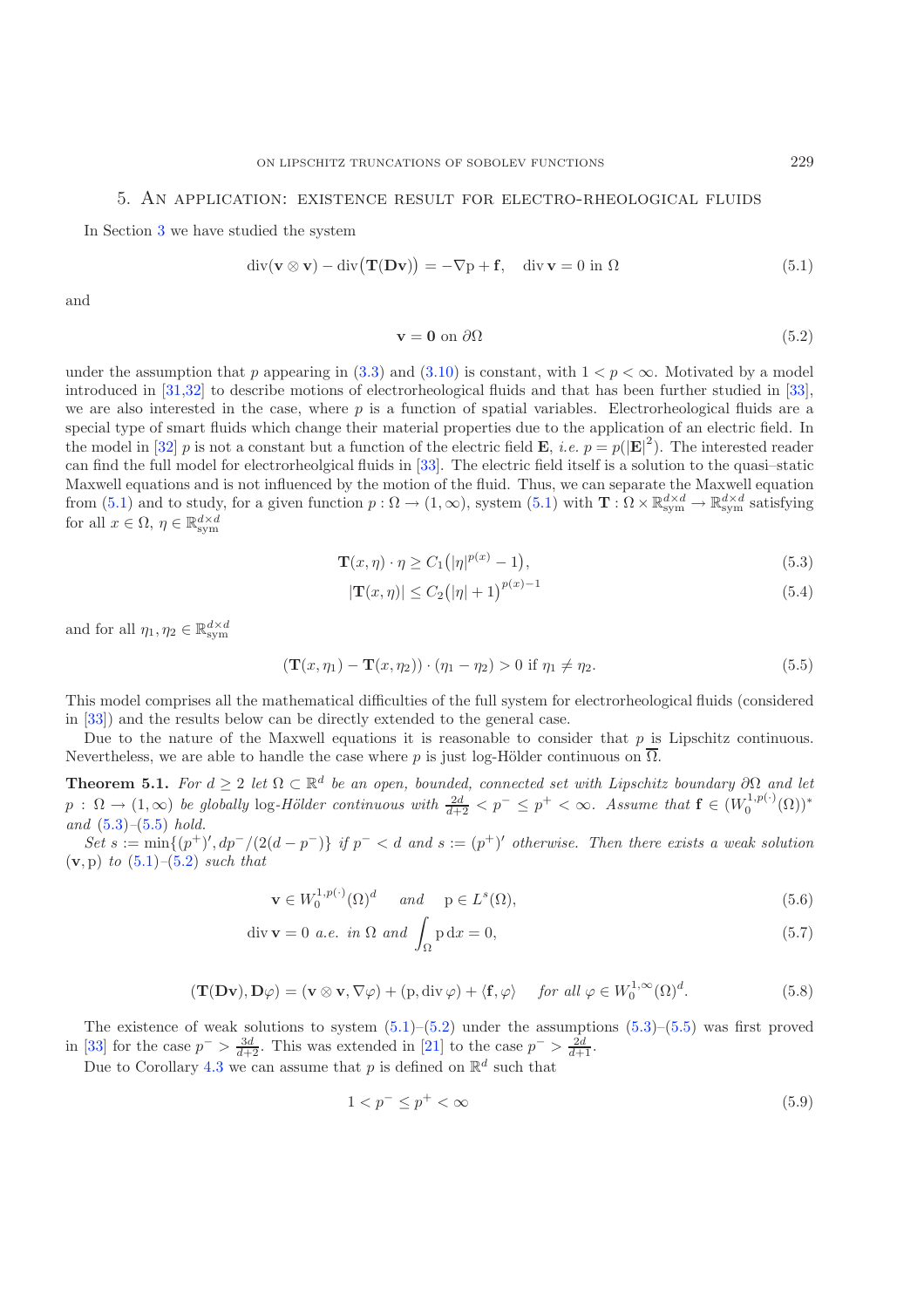and that

<span id="page-19-0"></span>
$$
M: L^{p(\cdot)}(\mathbb{R}^d) \to L^{p(\cdot)}(\mathbb{R}^d) \quad \text{is continuous.} \tag{5.10}
$$

<span id="page-19-1"></span>In order to prove Theorem [5.1](#page-18-1) we will need a few auxiliary results. All these results are solely based on [\(5.9\)](#page-18-6) and [\(5.10\)](#page-19-0).

**Proposition 5.2** ([\[10\]](#page-20-10), compact embeddings). Let  $\Omega \subset \mathbb{R}^d$  be as in Theorem [5.1](#page-18-1) and let  $p : \Omega \to (1,\infty)$ satisfy [\(5.9\)](#page-18-6) and [\(5.10\)](#page-19-0). Then the embedding  $W_0^{1,p(\cdot)}(\Omega) \to L^{p(\cdot)}(\Omega)$  is compact. Moreover, for  $1 \le q < \infty$  with  $\frac{1}{p^-} - \frac{1}{d} < \frac{1}{q}$  the embedding  $W_0^{1,p(\cdot)}(\Omega) \to L^q(\Omega)$  is compact.

<span id="page-19-2"></span>**Proposition 5.3** ([\[12](#page-20-11)], Korn inequality). Let  $\Omega$ , p be as in Proposition [5.2](#page-19-1). Then for all  $\mathbf{u} \in W^{1,p(\cdot)}(\Omega)$  holds

$$
||\nabla \mathbf{u}||_{p(\cdot)} \leq c ||\mathbf{D}\mathbf{u}||_{p(\cdot)}.
$$

Define

$$
L_0^{p(\cdot)}(\Omega) := \left\{ f \in L^{p(\cdot)}(\Omega) : \int_{\Omega} f(x) dx = 0 \right\}.
$$

<span id="page-19-3"></span>**Proposition 5.4** ([\[12](#page-20-11)[,21\]](#page-21-25), divergence equation)**.** *Let* Ω, p *be as in Proposition* [5.2](#page-19-1) *and let* B *denote the operator of* [\(3.25\)](#page-12-1)*. Then*  $\mathcal{B}$  *is continuous from*  $L_0^{p(\cdot)}(\Omega)$  *to*  $W^{1,p(\cdot)}(\Omega)^d$  *and for each*  $f \in L_0^{p(\cdot)}(\Omega)$ *,* 

<span id="page-19-5"></span><span id="page-19-4"></span>
$$
\operatorname{div}(\mathcal{B}h) = h,
$$
  
 
$$
||\mathcal{B}h||_{1,p(\cdot)} \le c ||h||_{p(\cdot)}.
$$
 (5.11)

We will further need the following facts: Let  $A \subset L^{p(\cdot)}(\Omega)$ . Then  $\sup_{f\in A}||f||_{p(\cdot)} < \infty$  if and only if  $\sup_{f\in A} \int |f(x)|^{p(x)} dx < \infty$ . For  $g \in L^{p(\cdot)}$  and  $h \in L^{p'(\cdot)}$  the following assertions analogous to the standard Hölder and Young inequality hold:

$$
|(g,h)| \le 2||g||_{p(\cdot)}||h||_{p'(\cdot)},\tag{5.12}
$$

$$
(g,h) \le \int_{\Omega} |g(x)|^{p(x)} dx + \int_{\Omega} |h(x)|^{p'(x)} dx.
$$
 (5.13)

<span id="page-19-6"></span>**Lemma 5.5.** Let  $\Omega$  and  $p$  be as in Theorem [5.1](#page-18-1). Let  $\mathbf{v}^n, \mathbf{v} \in W_0^{1,p(\cdot)}(\Omega)$  with  $\mathbf{v}^n \to \mathbf{v}$  in  $W_0^{1,p(\cdot)}(\Omega)$ . Let  $\mathbf{u}^n := \mathbf{v}^n - \mathbf{v}$  and let  $\mathbf{u}^{n,j}$  be the approximations of  $\mathbf{u}^n$  as in Theorem [2.5](#page-5-0). Assume that for all  $j \in \mathbb{N}$  we have

$$
\lim_{n \to \infty} \left( \mathbf{T}(\mathbf{D} \mathbf{v}^n) - \mathbf{T}(\mathbf{D} \mathbf{v}), \mathbf{D} \mathbf{u}^{n,j} \right) \le \delta_j,
$$
\n(5.14)

*where*  $\lim_{j\to\infty} \delta_j = 0$ *. Then for any*  $0 < \theta < 1$ 

$$
\limsup_{n \to \infty} \int_{\Omega} \left[ \left( \mathbf{T}(\mathbf{D} \mathbf{v}^n) - \mathbf{T}(\mathbf{D} \mathbf{v}) \right) \cdot (\mathbf{D} \mathbf{v}^n - \mathbf{D} \mathbf{v}) \right]^\theta \mathrm{d}x = 0.
$$

*Proof.* The proof is exactly as the one of Lemma [2.6](#page-8-0) with replace  $||\cdot||_p$  by  $||\cdot||_{p(\cdot)}$  and use Theorem [4.4](#page-15-0) instead of Theorem [2.5.](#page-5-0)

We are now ready to prove Theorem  $5.1$ .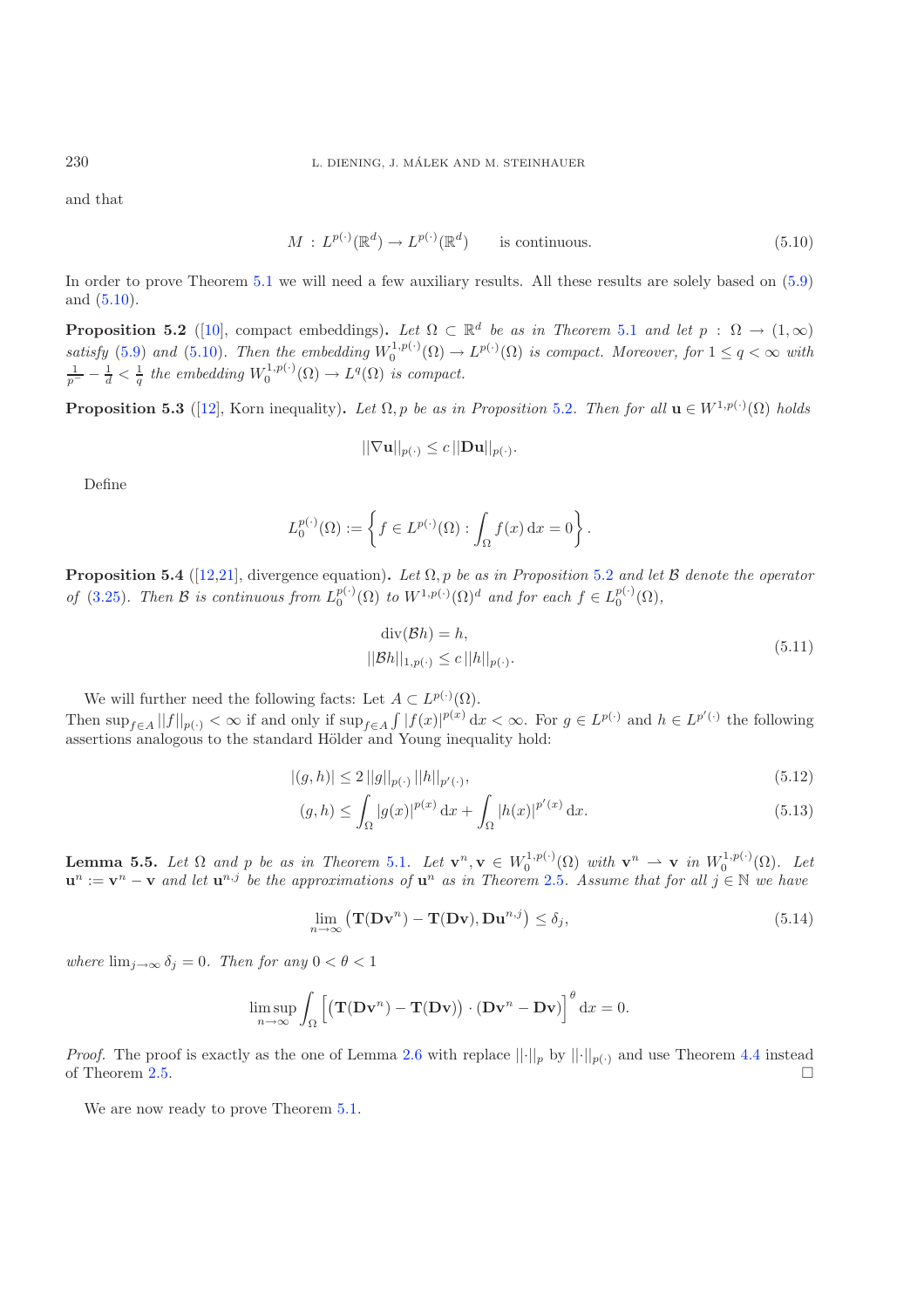*Proof of Theorem* [5.1](#page-18-1). With the help of Propositions [5.2,](#page-19-1) [5.3,](#page-19-2) and [5.4](#page-19-3) and Theorem [4.4](#page-15-0) the proof of Theorem 5.1 is almost exactly as the one for Theorem [3.1.](#page-10-0) Let us indicate the changes only: Instead of inequality [\(3.10\)](#page-10-6) we will rather write

$$
\int_{\Omega} |\mathbf{D} \mathbf{v}^n(x)|^{p(x)} \, \mathrm{d}x + \frac{1}{n} ||\mathbf{v}^n||_q^q \le c.
$$

Then Proposition [5.3](#page-19-2) implies that also

$$
\int_{\Omega} |\nabla \mathbf{v}^n(x)|^{p(x)} \, \mathrm{d}x \leq c.
$$

The next change in the proof will be in  $(3.16)$  and  $(3.17)$ , which is now a consequence of Propositon [5.2.](#page-19-1) Here we have used that  $\frac{2d}{d+2} < p^-$ .

Note that as in the case p constant the proof gets slightly easier if  $p^- > \frac{3d}{d+2}$ , see [\(3.22\)](#page-11-1) and [\(3.23\)](#page-11-7). We will omit this simplification here, since the other method covers the general case  $\frac{2d}{d+2} < p^- \leq p^+ < \infty$ .

To define the truncations  $\mathbf{u}^{n,j}$  we will just use Theorem [4.4](#page-15-0) instead of Theorem [2.5.](#page-5-0) Especially, we have

$$
\limsup_{n\to\infty}\left(\|\nabla\mathbf{u}^{n,j}\chi_{\{\mathbf{u}^n\neq\mathbf{u}^{n,j}\}}\|_{p(\cdot)}\right)\leq\epsilon_j
$$

with  $\epsilon_j \to 0$  for  $j \to \infty$ .

We will then use Proposition [5.4](#page-19-3) to get the corresponding result of [\(3.25\)](#page-12-1), *i.e.*

$$
||\psi^{n,j}||_{1,p(\cdot)} \le c \, ||\text{div}\mathbf{u}^{n,j} \, \chi_{\{\mathbf{u}^n \neq \mathbf{u}^{n,j}\}}||_{p(\cdot)} \le c \, \epsilon_j.
$$

Now, the proof of  $(3.36)$  will be the same as for p constant if we use  $(5.13)$  and  $(5.12)$  as a substitute for the standard Hölder's inequality. Then  $(3.37)$  follows as before, if we use Lemma [5.5](#page-19-6) instead of Lemma [2.6.](#page-8-0)

From  $W_0^{1,p^+}(\Omega) \to W_0^{1,p(\cdot)}(\Omega)$  we deduce  $W^{-1,p'(\cdot)}(\Omega) \to W^{-1,(p^+)'(\Omega)}$ . With this embedding we can recon-struct the pressure just as in the case p constant. The proof of Theorem [5.1](#page-18-1) is complete.  $\Box$ 

#### **REFERENCES**

- <span id="page-20-1"></span>[1] E. Acerbi and N. Fusco, Semicontinuity problems in the calculus of variations. Arch. Rational Mech. Anal. **86** (1984) 125–145.
- <span id="page-20-2"></span>[2] E. Acerbi and N. Fusco, A regularity theorem for minimizers of quasiconvex integrals. Arch. Rational Mech. Anal. **99** (1987) 261–281.
- <span id="page-20-0"></span>[3] E. Acerbi and N. Fusco, An approximation lemma for  $W^{1,p}$  functions, in *Material instabilities in continuum mechanics* (Edinburgh, 1985–1986), Oxford Sci. Publ., Oxford Univ. Press, New York (1988) 1–5.
- <span id="page-20-3"></span>[4] L. Boccardo and F. Murat, Almost everywhere convergence of the gradients of solutions to elliptic and parabolic equations. Nonlinear Anal. **19** (1992) 581–597.
- <span id="page-20-5"></span>[5] M.E. Bogovskiĭ, Solutions of some problems of vector analysis, associated with the operators div and grad, in Theory of cubature formulas and the application of functional analysis to problems of mathematical physics (Russian) **149**, Akad. Nauk SSSR Sibirsk. Otdel. Inst. Mat., Novosibirsk (1980) 5–40.
- <span id="page-20-8"></span>[6] D. Cruz-Uribe, A. Fiorenza and C.J. Neugebauer, The maximal function on variable L*<sup>p</sup>* spaces. Ann. Acad. Sci. Fenn. Math. **28** (2003) 223–238.
- <span id="page-20-6"></span>[7] D. Cruz-Uribe, A. Fiorenza, J.M. Martell and C. Peréz, The boundedness of classical operators on variable L<sup>p</sup> spaces. Ann. Acad. Sci. Fenn. Math. **31** (2006) 239–264.
- <span id="page-20-4"></span>[8] G. Dal Maso and F. Murat, Almost everywhere convergence of gradients of solutions to nonlinear elliptic systems. Nonlinear Anal. **31** (1998) 405–412.
- [9] L. Diening, Maximal function on generalized Lebesgue spaces L*p*(*·*). Math. Inequal. Appl. **7** (2004) 245–253.
- <span id="page-20-10"></span><span id="page-20-9"></span>[10] L. Diening, Riesz potential and Sobolev embeddings of generalized Lebesgue and Sobolev spaces L*p*(*·*) and W*k,p*(*·*). Math. Nachrichten **268** (2004) 31–43.
- [11] L. Diening and P. Hästö, Variable exponent trace spaces. Studia Math. (2007) to appear.
- <span id="page-20-11"></span><span id="page-20-7"></span>[12] L. Diening and M. Růžička, Calderón-Zygmund operators on generalized Lebesgue spaces  $L^{p(\cdot)}$  and problems related to fluid dynamics. J. Reine Angew. Math. **563** (2003) 197–220.